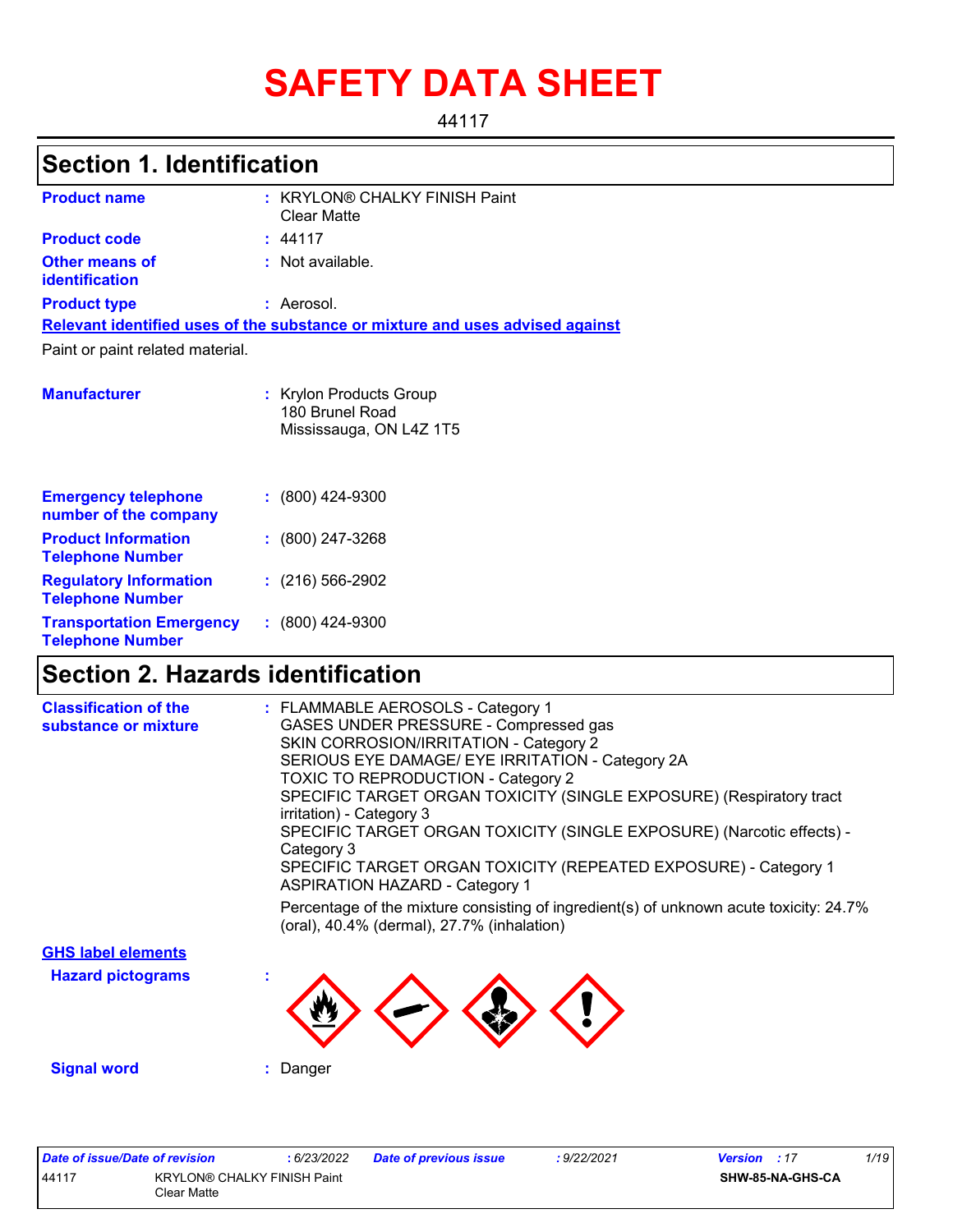# **Section 2. Hazards identification**

| <b>Hazard statements</b>                   | : Extremely flammable aerosol.<br>Contains gas under pressure; may explode if heated.<br>May be fatal if swallowed and enters airways.<br>Causes skin irritation.<br>Causes serious eye irritation.<br>May cause respiratory irritation.<br>May cause drowsiness or dizziness.<br>Suspected of damaging fertility or the unborn child.<br>Causes damage to organs through prolonged or repeated exposure.                                                                                                                                                                                                                                                  |
|--------------------------------------------|------------------------------------------------------------------------------------------------------------------------------------------------------------------------------------------------------------------------------------------------------------------------------------------------------------------------------------------------------------------------------------------------------------------------------------------------------------------------------------------------------------------------------------------------------------------------------------------------------------------------------------------------------------|
| <b>Precautionary statements</b>            |                                                                                                                                                                                                                                                                                                                                                                                                                                                                                                                                                                                                                                                            |
| <b>General</b>                             | : Read label before use. Keep out of reach of children. If medical advice is needed,<br>have product container or label at hand.                                                                                                                                                                                                                                                                                                                                                                                                                                                                                                                           |
| <b>Prevention</b>                          | : Obtain special instructions before use. Do not handle until all safety precautions have<br>been read and understood. Wear protective gloves, protective clothing and eye or face<br>protection. Keep away from heat, hot surfaces, sparks, open flames and other ignition<br>sources. No smoking. Do not spray on an open flame or other ignition source. Use<br>only outdoors or in a well-ventilated area. Do not breathe dust or mist. Do not eat, drink<br>or smoke when using this product. Wash thoroughly after handling. Pressurized<br>container: Do not pierce or burn, even after use.                                                        |
| <b>Response</b>                            | : IF exposed or concerned: Get medical advice or attention. IF INHALED: Remove<br>person to fresh air and keep comfortable for breathing. Call a POISON CENTER or<br>doctor if you feel unwell. IF SWALLOWED: Immediately call a POISON CENTER or<br>doctor. Do NOT induce vomiting. Take off contaminated clothing and wash it before<br>reuse. IF ON SKIN: Wash with plenty of water. If skin irritation occurs: Get medical<br>advice or attention. IF IN EYES: Rinse cautiously with water for several minutes.<br>Remove contact lenses, if present and easy to do. Continue rinsing. If eye irritation<br>persists: Get medical advice or attention. |
| <b>Storage</b>                             | : Store locked up. Protect from sunlight. Do not expose to temperatures exceeding 50<br>°C/122 °F. Store in a well-ventilated place. Keep container tightly closed.                                                                                                                                                                                                                                                                                                                                                                                                                                                                                        |
| <b>Disposal</b>                            | Dispose of contents and container in accordance with all local, regional, national and<br>international regulations.                                                                                                                                                                                                                                                                                                                                                                                                                                                                                                                                       |
| <b>Supplemental label</b><br>elements      | DELAYED EFFECTS FROM LONG TERM OVEREXPOSURE. Contains solvents which<br>can cause permanent brain and nervous system damage. Intentional misuse by<br>deliberately concentrating and inhaling the contents can be harmful or fatal.                                                                                                                                                                                                                                                                                                                                                                                                                        |
|                                            | Please refer to the SDS for additional information. Keep out of reach of children. Keep<br>upright in a cool, dry place. Do not discard empty can in trash compactor.                                                                                                                                                                                                                                                                                                                                                                                                                                                                                      |
| <b>Hazards not otherwise</b><br>classified | : None known.                                                                                                                                                                                                                                                                                                                                                                                                                                                                                                                                                                                                                                              |

# **Section 3. Composition/information on ingredients**

| : Mixture                   |
|-----------------------------|
| $\therefore$ Not available. |
|                             |
|                             |

### **CAS number/other identifiers**

| <b>Ingredient name</b>              |                                                          |            |                               | % by weight | <b>CAS number</b>   |      |
|-------------------------------------|----------------------------------------------------------|------------|-------------------------------|-------------|---------------------|------|
| Acetone                             |                                                          |            |                               | 36          | 67-64-1             |      |
| Propane                             |                                                          |            |                               | 14.33       | 74-98-6             |      |
| Toluene                             |                                                          |            |                               | 14.2        | 108-88-3            |      |
| <b>Butane</b>                       |                                                          |            |                               | 13.77       | 106-97-8            |      |
| <b>Stoddard Solvent</b>             |                                                          |            |                               | 5.64        | 8052-41-3           |      |
| Lt. Aliphatic Hydrocarbon Solvent   |                                                          |            |                               | 4.72        | 64742-89-8          |      |
| Light Aliphatic Hydrocarbon Solvent |                                                          |            | 1.52                          | 64742-49-0  |                     |      |
|                                     | Light Aliphatic Hydrocarbon Solvent                      |            |                               | 1.52        | 68410-97-9          |      |
| Heavy Aromatic Naphtha              |                                                          |            |                               | 0.53        | 64742-94-5          |      |
| Date of issue/Date of revision      |                                                          | :6/23/2022 | <b>Date of previous issue</b> | : 9/22/2021 | <b>Version</b> : 17 | 2/19 |
| 44117                               | <b>KRYLON® CHALKY FINISH Paint</b><br><b>Clear Matte</b> |            |                               |             | SHW-85-NA-GHS-CA    |      |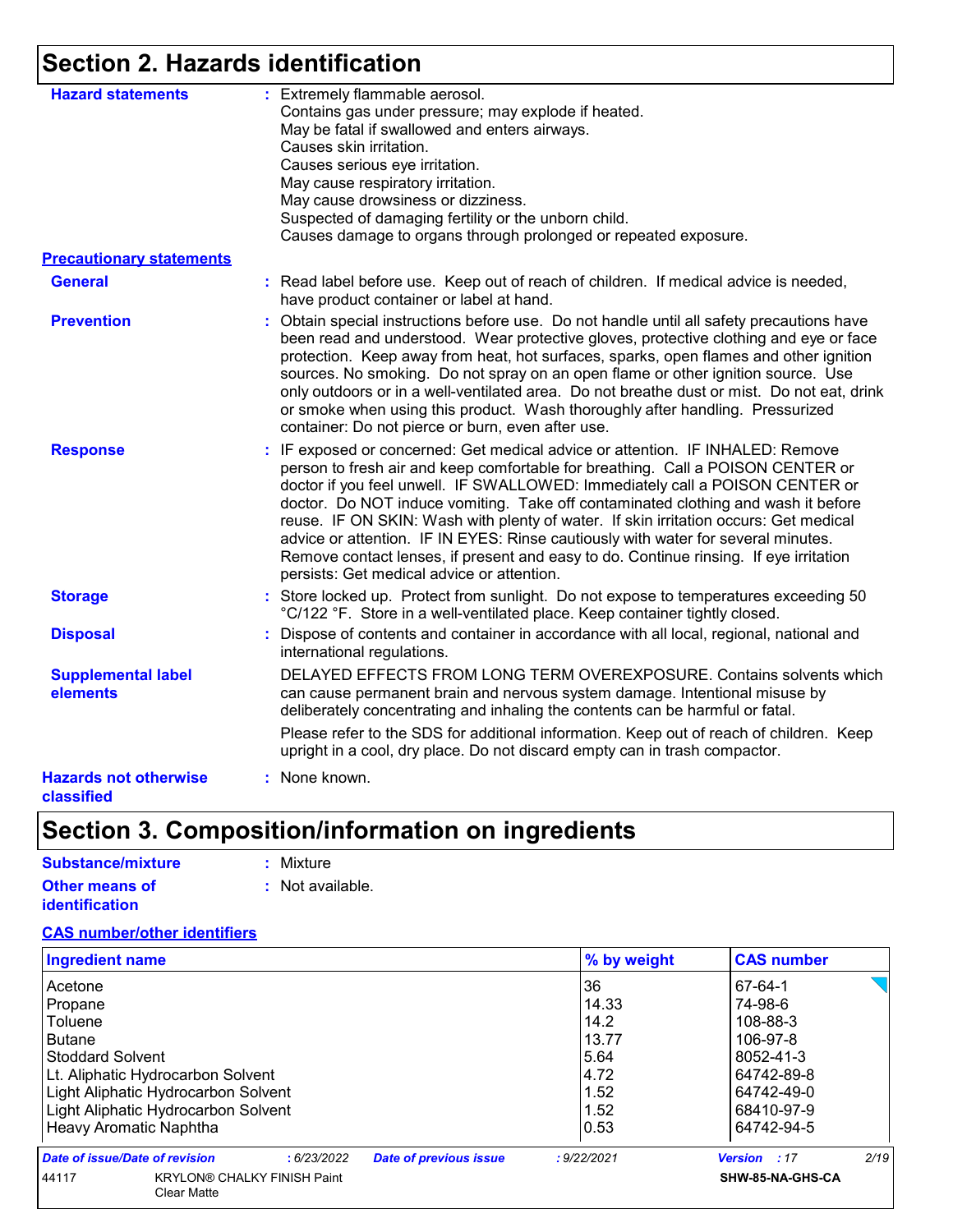## **Section 3. Composition/information on ingredients**

| Heptane                   | 0.35 | 142-82-5      |
|---------------------------|------|---------------|
| Xylene, mixed isomers     | 0.18 | 1330-20-7     |
| $1,2,4$ -Trimethylbenzene | 0.11 | $95 - 63 - 6$ |
| Nonane                    | 0.11 | 111-84-2      |

Any concentration shown as a range is to protect confidentiality or is due to batch variation.

**There are no additional ingredients present which, within the current knowledge of the supplier and in the concentrations applicable, are classified and hence require reporting in this section.**

**Occupational exposure limits, if available, are listed in Section 8.**

### **Section 4. First aid measures**

| <b>Description of necessary first aid measures</b> |                                                                                                                                                                                                                                                                                                                                                                                                                                                                                                                                                                                                                                                                                                                                                         |
|----------------------------------------------------|---------------------------------------------------------------------------------------------------------------------------------------------------------------------------------------------------------------------------------------------------------------------------------------------------------------------------------------------------------------------------------------------------------------------------------------------------------------------------------------------------------------------------------------------------------------------------------------------------------------------------------------------------------------------------------------------------------------------------------------------------------|
| <b>Eye contact</b>                                 | : Immediately flush eyes with plenty of water, occasionally lifting the upper and lower<br>eyelids. Check for and remove any contact lenses. Continue to rinse for at least 10<br>minutes. Get medical attention.                                                                                                                                                                                                                                                                                                                                                                                                                                                                                                                                       |
| <b>Inhalation</b>                                  | : Remove victim to fresh air and keep at rest in a position comfortable for breathing. If it<br>is suspected that fumes are still present, the rescuer should wear an appropriate mask<br>or self-contained breathing apparatus. If not breathing, if breathing is irregular or if<br>respiratory arrest occurs, provide artificial respiration or oxygen by trained personnel. It<br>may be dangerous to the person providing aid to give mouth-to-mouth resuscitation.<br>Get medical attention. If necessary, call a poison center or physician. If unconscious,<br>place in recovery position and get medical attention immediately. Maintain an open<br>airway. Loosen tight clothing such as a collar, tie, belt or waistband.                    |
| <b>Skin contact</b>                                | : Flush contaminated skin with plenty of water. Remove contaminated clothing and<br>shoes. Continue to rinse for at least 10 minutes. Get medical attention. Wash clothing<br>before reuse. Clean shoes thoroughly before reuse.                                                                                                                                                                                                                                                                                                                                                                                                                                                                                                                        |
| <b>Ingestion</b>                                   | : Get medical attention immediately. Call a poison center or physician. Wash out mouth<br>with water. Remove dentures if any. If material has been swallowed and the exposed<br>person is conscious, give small quantities of water to drink. Stop if the exposed person<br>feels sick as vomiting may be dangerous. Aspiration hazard if swallowed. Can enter<br>lungs and cause damage. Do not induce vomiting. If vomiting occurs, the head should<br>be kept low so that vomit does not enter the lungs. Never give anything by mouth to an<br>unconscious person. If unconscious, place in recovery position and get medical<br>attention immediately. Maintain an open airway. Loosen tight clothing such as a collar,<br>tie, belt or waistband. |

**Most important symptoms/effects, acute and delayed**

| <b>Potential acute health effects</b> |                                                                                                                              |
|---------------------------------------|------------------------------------------------------------------------------------------------------------------------------|
| <b>Eye contact</b>                    | : Causes serious eye irritation.                                                                                             |
| <b>Inhalation</b>                     | : Can cause central nervous system (CNS) depression. May cause drowsiness or<br>dizziness. May cause respiratory irritation. |
| <b>Skin contact</b>                   | : Causes skin irritation.                                                                                                    |
| <b>Ingestion</b>                      | : Can cause central nervous system (CNS) depression. May be fatal if swallowed and<br>enters airways.                        |
| <b>Over-exposure signs/symptoms</b>   |                                                                                                                              |
| <b>Eye contact</b>                    | Adverse symptoms may include the following:<br>pain or irritation                                                            |

| watering<br>redness |
|---------------------|
|                     |

| Date of issue/Date of revision |                                                   | : 6/23/2022 | <b>Date of previous issue</b> | : 9/22/2021 | <b>Version</b> : 17 | 3/19 |
|--------------------------------|---------------------------------------------------|-------------|-------------------------------|-------------|---------------------|------|
| 44117                          | <b>KRYLON® CHALKY FINISH Paint</b><br>Clear Matte |             |                               |             | SHW-85-NA-GHS-CA    |      |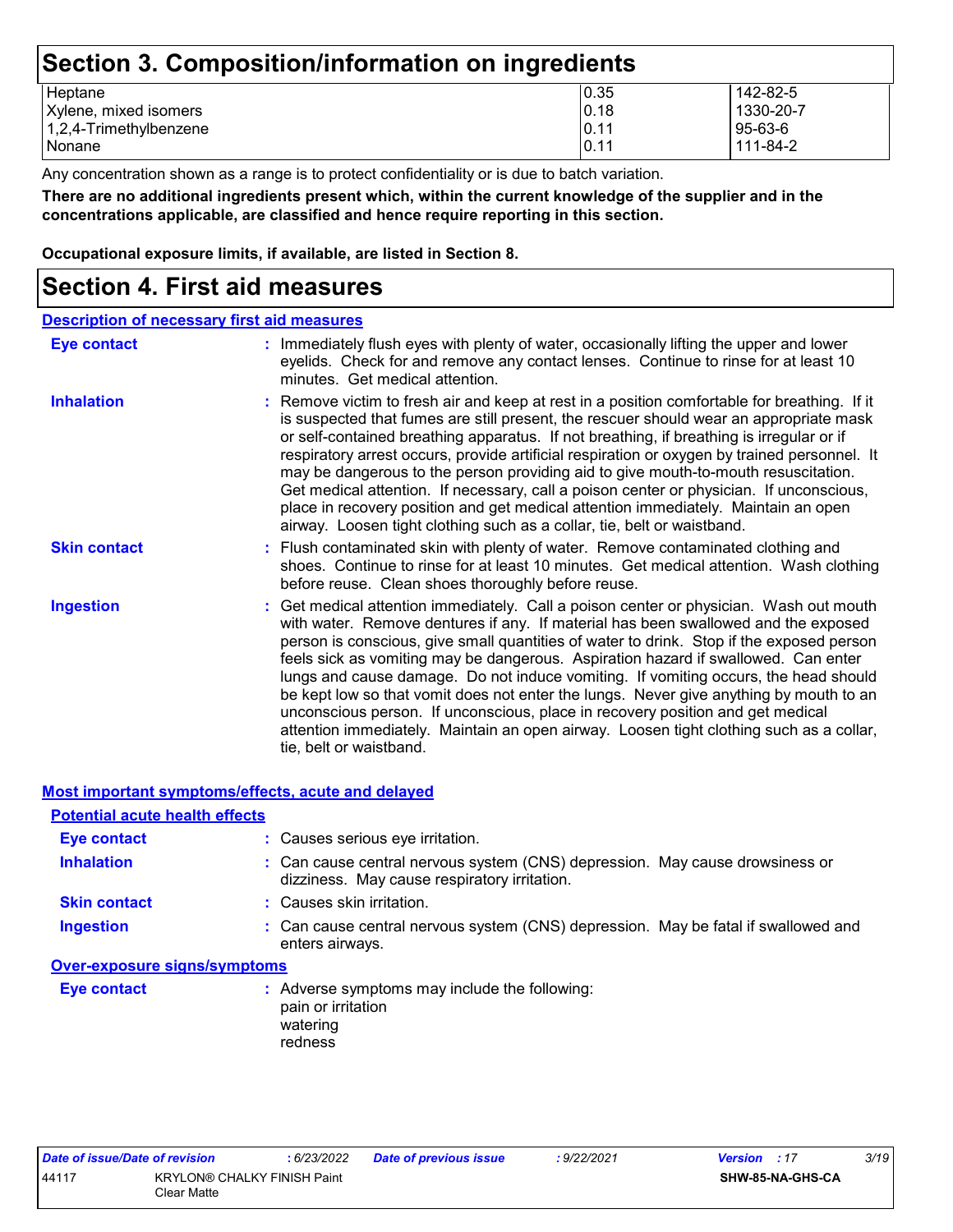# **Section 4. First aid measures**

| <b>Inhalation</b>   | : Adverse symptoms may include the following:<br>respiratory tract irritation<br>coughing<br>nausea or vomiting<br>headache<br>drowsiness/fatigue<br>dizziness/vertigo<br>unconsciousness<br>reduced fetal weight<br>increase in fetal deaths<br>skeletal malformations |
|---------------------|-------------------------------------------------------------------------------------------------------------------------------------------------------------------------------------------------------------------------------------------------------------------------|
| <b>Skin contact</b> | : Adverse symptoms may include the following:<br>irritation<br>redness<br>reduced fetal weight<br>increase in fetal deaths<br>skeletal malformations                                                                                                                    |
| <b>Ingestion</b>    | : Adverse symptoms may include the following:<br>nausea or vomiting<br>reduced fetal weight<br>increase in fetal deaths<br>skeletal malformations                                                                                                                       |
|                     | <u>Indication of immediate medical attention and special treatment needed, if necessary</u>                                                                                                                                                                             |

| <b>Notes to physician</b>         | : Treat symptomatically. Contact poison treatment specialist immediately if large<br>quantities have been ingested or inhaled.                                                                                                                                                                                          |
|-----------------------------------|-------------------------------------------------------------------------------------------------------------------------------------------------------------------------------------------------------------------------------------------------------------------------------------------------------------------------|
| <b>Specific treatments</b>        | : No specific treatment.                                                                                                                                                                                                                                                                                                |
| <b>Protection of first-aiders</b> | : No action shall be taken involving any personal risk or without suitable training. If it is<br>suspected that fumes are still present, the rescuer should wear an appropriate mask or<br>self-contained breathing apparatus. It may be dangerous to the person providing aid to<br>give mouth-to-mouth resuscitation. |

### **See toxicological information (Section 11)**

## **Section 5. Fire-fighting measures**

| <b>Extinguishing media</b>                                        |                                                                                                                                                                                                                                                                                                                                                                                                                                                       |
|-------------------------------------------------------------------|-------------------------------------------------------------------------------------------------------------------------------------------------------------------------------------------------------------------------------------------------------------------------------------------------------------------------------------------------------------------------------------------------------------------------------------------------------|
| <b>Suitable extinguishing</b><br>media                            | : Use an extinguishing agent suitable for the surrounding fire.                                                                                                                                                                                                                                                                                                                                                                                       |
| <b>Unsuitable extinguishing</b><br>media                          | : None known.                                                                                                                                                                                                                                                                                                                                                                                                                                         |
| <b>Specific hazards arising</b><br>from the chemical              | : Extremely flammable aerosol. Runoff to sewer may create fire or explosion hazard. In<br>a fire or if heated, a pressure increase will occur and the container may burst, with the<br>risk of a subsequent explosion. Gas may accumulate in low or confined areas or travel<br>a considerable distance to a source of ignition and flash back, causing fire or explosion.<br>Bursting aerosol containers may be propelled from a fire at high speed. |
| <b>Hazardous thermal</b><br>decomposition products                | : Decomposition products may include the following materials:<br>carbon dioxide<br>carbon monoxide                                                                                                                                                                                                                                                                                                                                                    |
| <b>Special protective actions</b><br>for fire-fighters            | : Promptly isolate the scene by removing all persons from the vicinity of the incident if<br>there is a fire. No action shall be taken involving any personal risk or without suitable<br>training. Move containers from fire area if this can be done without risk. Use water<br>spray to keep fire-exposed containers cool.                                                                                                                         |
| Date of issue/Date of revision                                    | 4/19<br>: 6/23/2022<br><b>Date of previous issue</b><br>: 9/22/2021<br><b>Version</b> : 17                                                                                                                                                                                                                                                                                                                                                            |
| 44117<br><b>KRYLON® CHALKY FINISH Paint</b><br><b>Clear Matte</b> | SHW-85-NA-GHS-CA                                                                                                                                                                                                                                                                                                                                                                                                                                      |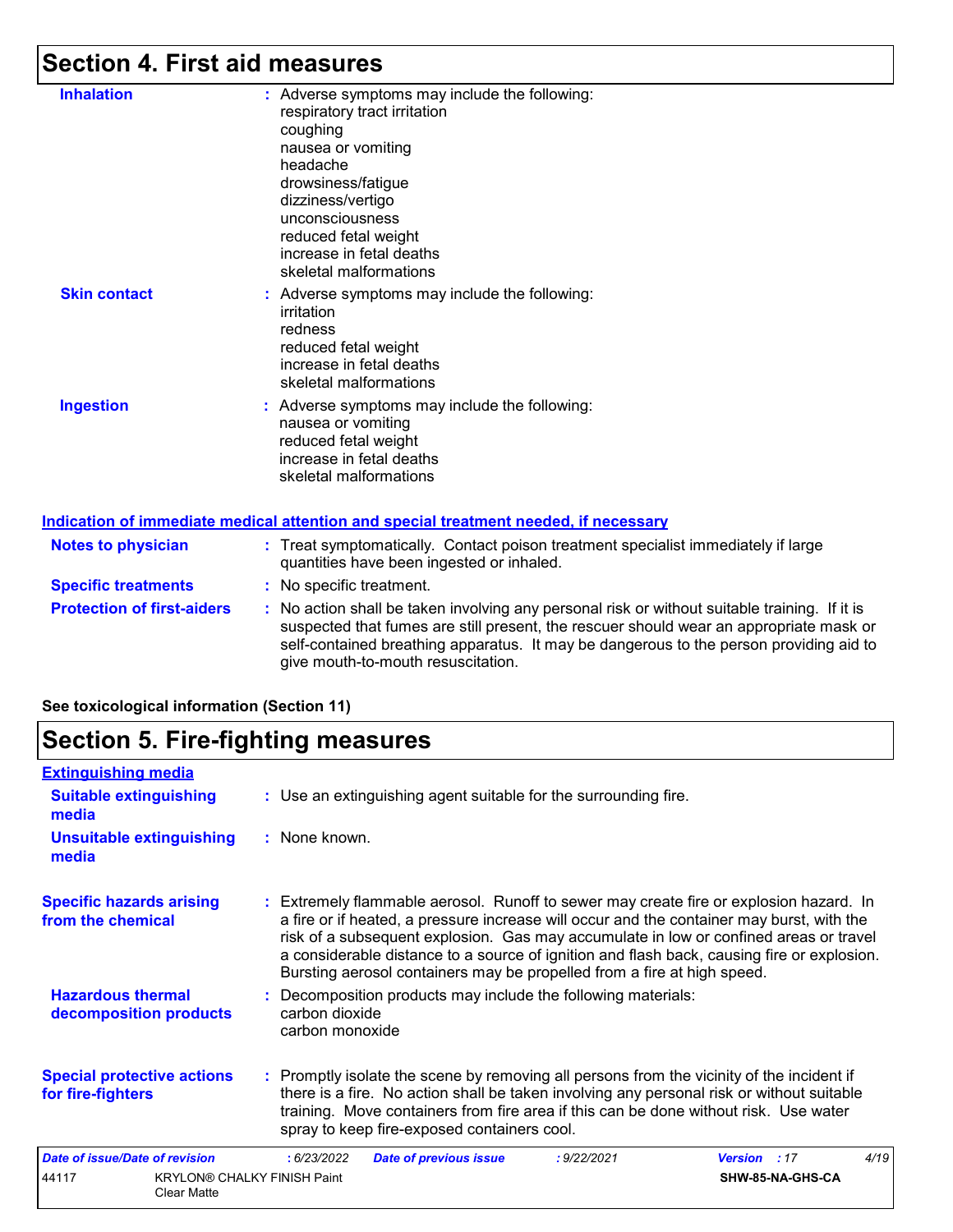## **Section 5. Fire-fighting measures**

**Special protective equipment for fire-fighters :**

Fire-fighters should wear appropriate protective equipment and self-contained breathing apparatus (SCBA) with a full face-piece operated in positive pressure mode.

### **Section 6. Accidental release measures**

|                                                                                           | <b>Personal precautions, protective equipment and emergency procedures</b>                                                                                                                                                                                                                                                                                                                                                                                                                                                                                                                                                                                                                                                                                                       |
|-------------------------------------------------------------------------------------------|----------------------------------------------------------------------------------------------------------------------------------------------------------------------------------------------------------------------------------------------------------------------------------------------------------------------------------------------------------------------------------------------------------------------------------------------------------------------------------------------------------------------------------------------------------------------------------------------------------------------------------------------------------------------------------------------------------------------------------------------------------------------------------|
| For non-emergency<br>personnel                                                            | : No action shall be taken involving any personal risk or without suitable training.<br>Evacuate surrounding areas. Keep unnecessary and unprotected personnel from<br>entering. In the case of aerosols being ruptured, care should be taken due to the rapid<br>escape of the pressurized contents and propellant. If a large number of containers are<br>ruptured, treat as a bulk material spillage according to the instructions in the clean-up<br>section. Do not touch or walk through spilled material. Shut off all ignition sources. No<br>flares, smoking or flames in hazard area. Avoid breathing vapor or mist. Provide<br>adequate ventilation. Wear appropriate respirator when ventilation is inadequate. Put<br>on appropriate personal protective equipment. |
| For emergency responders                                                                  | If specialized clothing is required to deal with the spillage, take note of any information in<br>÷<br>Section 8 on suitable and unsuitable materials. See also the information in "For non-<br>emergency personnel".                                                                                                                                                                                                                                                                                                                                                                                                                                                                                                                                                            |
| <b>Environmental precautions</b><br>Methods and materials for containment and cleaning up | : Avoid dispersal of spilled material and runoff and contact with soil, waterways, drains<br>and sewers. Inform the relevant authorities if the product has caused environmental<br>pollution (sewers, waterways, soil or air).                                                                                                                                                                                                                                                                                                                                                                                                                                                                                                                                                  |
| <b>Small spill</b>                                                                        | : Stop leak if without risk. Move containers from spill area. Use spark-proof tools and<br>explosion-proof equipment. Dilute with water and mop up if water-soluble. Alternatively,<br>or if water-insoluble, absorb with an inert dry material and place in an appropriate waste<br>disposal container. Dispose of via a licensed waste disposal contractor.                                                                                                                                                                                                                                                                                                                                                                                                                    |
| <b>Large spill</b>                                                                        | : Stop leak if without risk. Move containers from spill area. Use spark-proof tools and<br>explosion-proof equipment. Approach release from upwind. Prevent entry into sewers,<br>water courses, basements or confined areas. Wash spillages into an effluent treatment<br>plant or proceed as follows. Contain and collect spillage with non-combustible,<br>absorbent material e.g. sand, earth, vermiculite or diatomaceous earth and place in<br>container for disposal according to local regulations (see Section 13). Dispose of via a<br>licensed waste disposal contractor. Contaminated absorbent material may pose the<br>same hazard as the spilled product. Note: see Section 1 for emergency contact<br>information and Section 13 for waste disposal.             |

# **Section 7. Handling and storage**

### **Precautions for safe handling**

| <b>Protective measures</b>                       | : Put on appropriate personal protective equipment (see Section 8). Pressurized                                                                                                                                                                                                                                                                                                                                                                                                                                                                                                                                                                                                                                                                                                                       |
|--------------------------------------------------|-------------------------------------------------------------------------------------------------------------------------------------------------------------------------------------------------------------------------------------------------------------------------------------------------------------------------------------------------------------------------------------------------------------------------------------------------------------------------------------------------------------------------------------------------------------------------------------------------------------------------------------------------------------------------------------------------------------------------------------------------------------------------------------------------------|
|                                                  | container: protect from sunlight and do not expose to temperatures exceeding 50°C. Do<br>not pierce or burn, even after use. Avoid exposure - obtain special instructions before<br>use. Avoid exposure during pregnancy. Do not handle until all safety precautions have<br>been read and understood. Do not get in eyes or on skin or clothing. Do not breathe<br>vapor or mist. Do not swallow. Avoid breathing gas. Use only with adequate ventilation.<br>Wear appropriate respirator when ventilation is inadequate. Store and use away from<br>heat, sparks, open flame or any other ignition source. Use explosion-proof electrical<br>(ventilating, lighting and material handling) equipment. Use only non-sparking tools.<br>Empty containers retain product residue and can be hazardous. |
| <b>Advice on general</b><br>occupational hygiene | : Eating, drinking and smoking should be prohibited in areas where this material is<br>handled, stored and processed. Workers should wash hands and face before eating,<br>drinking and smoking. Remove contaminated clothing and protective equipment before<br>entering eating areas. See also Section 8 for additional information on hygiene<br>measures.                                                                                                                                                                                                                                                                                                                                                                                                                                         |

| Date of issue/Date of revision |                                                   | : 6/23/2022 | <b>Date of previous issue</b> | : 9/22/2021 | <b>Version</b> : 17 |                  | 5/19 |
|--------------------------------|---------------------------------------------------|-------------|-------------------------------|-------------|---------------------|------------------|------|
| 44117                          | <b>KRYLON® CHALKY FINISH Paint</b><br>Clear Matte |             |                               |             |                     | SHW-85-NA-GHS-CA |      |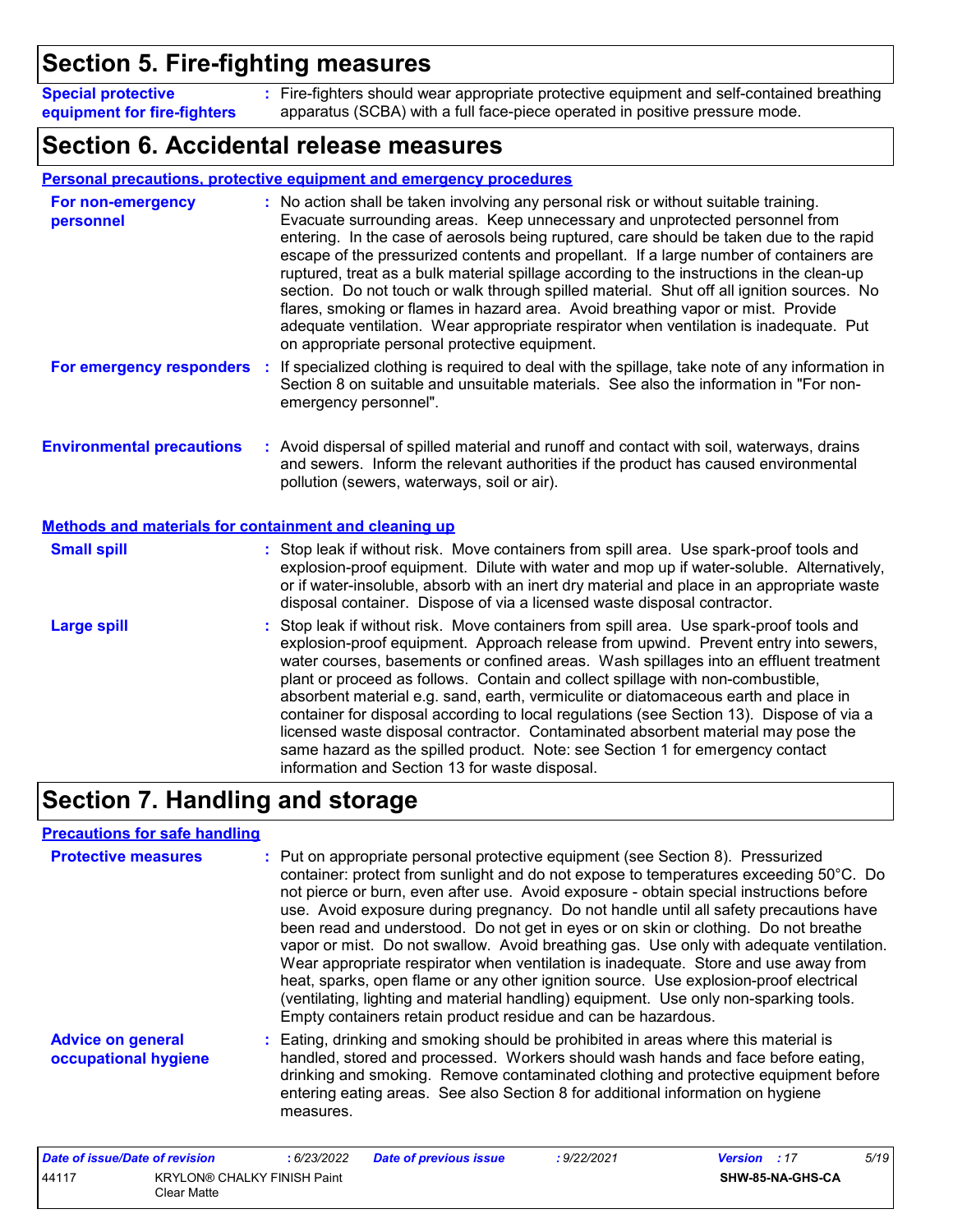## **Section 7. Handling and storage**

### **including any incompatibilities**

**Conditions for safe storage,** : Store in accordance with local regulations. Store away from direct sunlight in a dry, cool and well-ventilated area, away from incompatible materials (see Section 10) and food and drink. Protect from sunlight. Store locked up. Eliminate all ignition sources. Use appropriate containment to avoid environmental contamination. See Section 10 for incompatible materials before handling or use.

## **Section 8. Exposure controls/personal protection**

#### **Control parameters**

**Occupational exposure limits (OSHA United States)**

| <b>Ingredient name</b>  | CAS#      | <b>Exposure limits</b>                                                                                                                                                                                                                                                                                                                                                    |
|-------------------------|-----------|---------------------------------------------------------------------------------------------------------------------------------------------------------------------------------------------------------------------------------------------------------------------------------------------------------------------------------------------------------------------------|
| Acetone                 | 67-64-1   | ACGIH TLV (United States, 1/2021).<br>TWA: 250 ppm 8 hours.<br>STEL: 500 ppm 15 minutes.<br>NIOSH REL (United States, 10/2020).<br>TWA: 250 ppm 10 hours.<br>TWA: 590 mg/m <sup>3</sup> 10 hours.<br>OSHA PEL (United States, 5/2018).<br>TWA: 1000 ppm 8 hours.<br>TWA: 2400 mg/m <sup>3</sup> 8 hours.                                                                  |
| Propane                 | 74-98-6   | NIOSH REL (United States, 10/2020).<br>TWA: 1000 ppm 10 hours.<br>TWA: 1800 mg/m <sup>3</sup> 10 hours.<br>OSHA PEL (United States, 5/2018).<br>TWA: 1000 ppm 8 hours.<br>TWA: 1800 mg/m <sup>3</sup> 8 hours.<br>ACGIH TLV (United States, 1/2021). Oxygen<br>Depletion [Asphyxiant]. Explosive potential.                                                               |
| Toluene                 | 108-88-3  | OSHA PEL Z2 (United States, 2/2013).<br>TWA: 200 ppm 8 hours.<br>CEIL: 300 ppm<br>AMP: 500 ppm 10 minutes.<br>NIOSH REL (United States, 10/2020).<br>TWA: 100 ppm 10 hours.<br>TWA: 375 mg/m <sup>3</sup> 10 hours.<br>STEL: 150 ppm 15 minutes.<br>STEL: 560 mg/m <sup>3</sup> 15 minutes.<br>ACGIH TLV (United States, 1/2021).<br>Ototoxicant.<br>TWA: 20 ppm 8 hours. |
| <b>Butane</b>           | 106-97-8  | NIOSH REL (United States, 10/2020).<br>TWA: 800 ppm 10 hours.<br>TWA: 1900 mg/m <sup>3</sup> 10 hours.<br>ACGIH TLV (United States, 1/2021).<br><b>Explosive potential.</b><br>STEL: 1000 ppm 15 minutes.                                                                                                                                                                 |
| <b>Stoddard Solvent</b> | 8052-41-3 | ACGIH TLV (United States, 1/2021).<br>TWA: 100 ppm 8 hours.<br>TWA: 525 mg/m <sup>3</sup> 8 hours.<br>NIOSH REL (United States, 10/2020).<br>TWA: 350 mg/m <sup>3</sup> 10 hours.<br>CEIL: 1800 mg/m <sup>3</sup> 15 minutes.<br>OSHA PEL (United States, 5/2018).<br>TWA: 500 ppm 8 hours.<br>TWA: 2900 mg/m <sup>3</sup> 8 hours.                                       |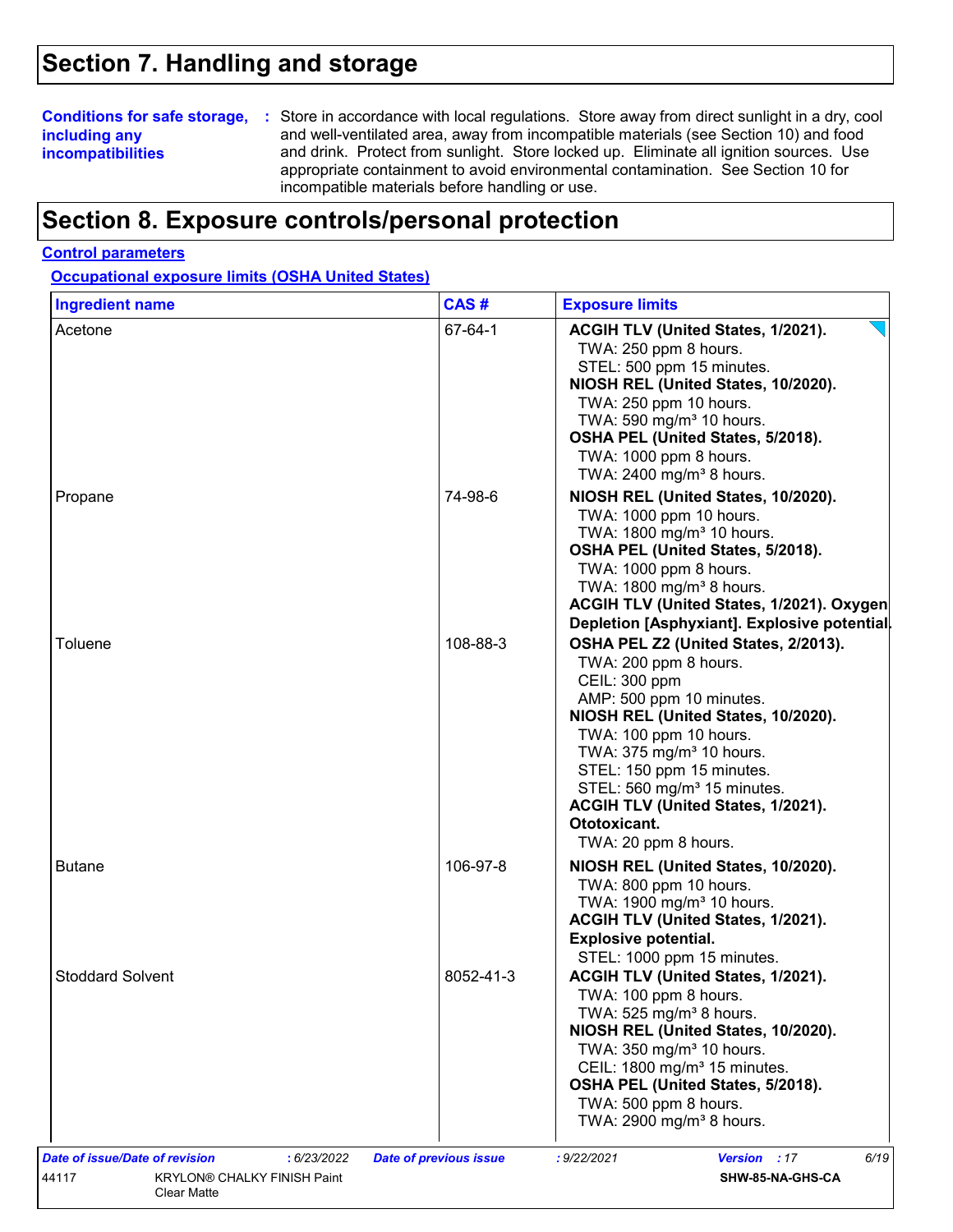| Lt. Aliphatic Hydrocarbon Solvent   | 64742-89-8    | None.                                     |
|-------------------------------------|---------------|-------------------------------------------|
| Light Aliphatic Hydrocarbon Solvent | 64742-49-0    | None.                                     |
| Light Aliphatic Hydrocarbon Solvent | 68410-97-9    | None.                                     |
| Heavy Aromatic Naphtha              | 64742-94-5    | None.                                     |
| Heptane                             | 142-82-5      | ACGIH TLV (United States, 1/2021).        |
|                                     |               | TWA: 400 ppm 8 hours.                     |
|                                     |               | TWA: 1640 mg/m <sup>3</sup> 8 hours.      |
|                                     |               | STEL: 500 ppm 15 minutes.                 |
|                                     |               | STEL: 2050 mg/m <sup>3</sup> 15 minutes.  |
|                                     |               | NIOSH REL (United States, 10/2020).       |
|                                     |               | TWA: 85 ppm 10 hours.                     |
|                                     |               | TWA: 350 mg/m <sup>3</sup> 10 hours.      |
|                                     |               | CEIL: 440 ppm 15 minutes.                 |
|                                     |               | CEIL: 1800 mg/m <sup>3</sup> 15 minutes.  |
|                                     |               | OSHA PEL (United States, 5/2018).         |
|                                     |               | TWA: 500 ppm 8 hours.                     |
|                                     |               | TWA: 2000 mg/m <sup>3</sup> 8 hours.      |
|                                     |               |                                           |
| Xylene, mixed isomers               | 1330-20-7     | ACGIH TLV (United States, 1/2021).        |
|                                     |               | TWA: 100 ppm 8 hours.                     |
|                                     |               | TWA: 434 mg/m <sup>3</sup> 8 hours.       |
|                                     |               | STEL: 150 ppm 15 minutes.                 |
|                                     |               | STEL: 651 mg/m <sup>3</sup> 15 minutes.   |
|                                     |               | OSHA PEL (United States, 5/2018).         |
|                                     |               | TWA: 100 ppm 8 hours.                     |
|                                     |               | TWA: 435 mg/m <sup>3</sup> 8 hours.       |
| 1,2,4-Trimethylbenzene              | $95 - 63 - 6$ | <b>ACGIH TLV (United States, 1/2021).</b> |
|                                     |               | TWA: 25 ppm 8 hours.                      |
|                                     |               | TWA: 123 mg/m <sup>3</sup> 8 hours.       |
|                                     |               | NIOSH REL (United States, 10/2020).       |
|                                     |               | TWA: 25 ppm 10 hours.                     |
|                                     |               | TWA: 125 mg/m <sup>3</sup> 10 hours.      |
| Nonane                              | 111-84-2      | ACGIH TLV (United States, 1/2021).        |
|                                     |               | TWA: 200 ppm 8 hours.                     |
|                                     |               | TWA: 1050 mg/m <sup>3</sup> 8 hours.      |
|                                     |               | NIOSH REL (United States, 10/2020).       |
|                                     |               | TWA: 200 ppm 10 hours.                    |
|                                     |               | TWA: 1050 mg/m <sup>3</sup> 10 hours.     |
|                                     |               |                                           |

### **Occupational exposure limits (Canada)**

| <b>Ingredient name</b>                                     | CAS#<br><b>Exposure limits</b> |                               |                                                                                                                                                                                                                                                                                                                                                                                                                                                                                                                                                                                                                  |      |  |
|------------------------------------------------------------|--------------------------------|-------------------------------|------------------------------------------------------------------------------------------------------------------------------------------------------------------------------------------------------------------------------------------------------------------------------------------------------------------------------------------------------------------------------------------------------------------------------------------------------------------------------------------------------------------------------------------------------------------------------------------------------------------|------|--|
| acetone                                                    |                                | 67-64-1                       | CA Alberta Provincial (Canada, 6/2018).<br>8 hrs OEL: 1200 mg/m <sup>3</sup> 8 hours.<br>15 min OEL: 1800 mg/m <sup>3</sup> 15 minutes.<br>8 hrs OEL: 500 ppm 8 hours.<br>15 min OEL: 750 ppm 15 minutes.<br>CA British Columbia Provincial (Canada,<br>6/2021).<br>TWA: 250 ppm 8 hours.<br>STEL: 500 ppm 15 minutes.<br>CA Ontario Provincial (Canada, 6/2019).<br>TWA: 250 ppm 8 hours.<br>STEL: 500 ppm 15 minutes.<br>CA Quebec Provincial (Canada, 6/2021).<br>TWAEV: 500 ppm 8 hours.<br>TWAEV: 1190 mg/m <sup>3</sup> 8 hours.<br>STEV: 1000 ppm 15 minutes.<br>STEV: 2380 mg/m <sup>3</sup> 15 minutes. |      |  |
| <b>Date of issue/Date of revision</b>                      | : 6/23/2022                    | <b>Date of previous issue</b> | : 9/22/2021<br><b>Version</b> : 17                                                                                                                                                                                                                                                                                                                                                                                                                                                                                                                                                                               | 7/19 |  |
| <b>KRYLON® CHALKY FINISH Paint</b><br>44117<br>Clear Matte |                                |                               | SHW-85-NA-GHS-CA                                                                                                                                                                                                                                                                                                                                                                                                                                                                                                                                                                                                 |      |  |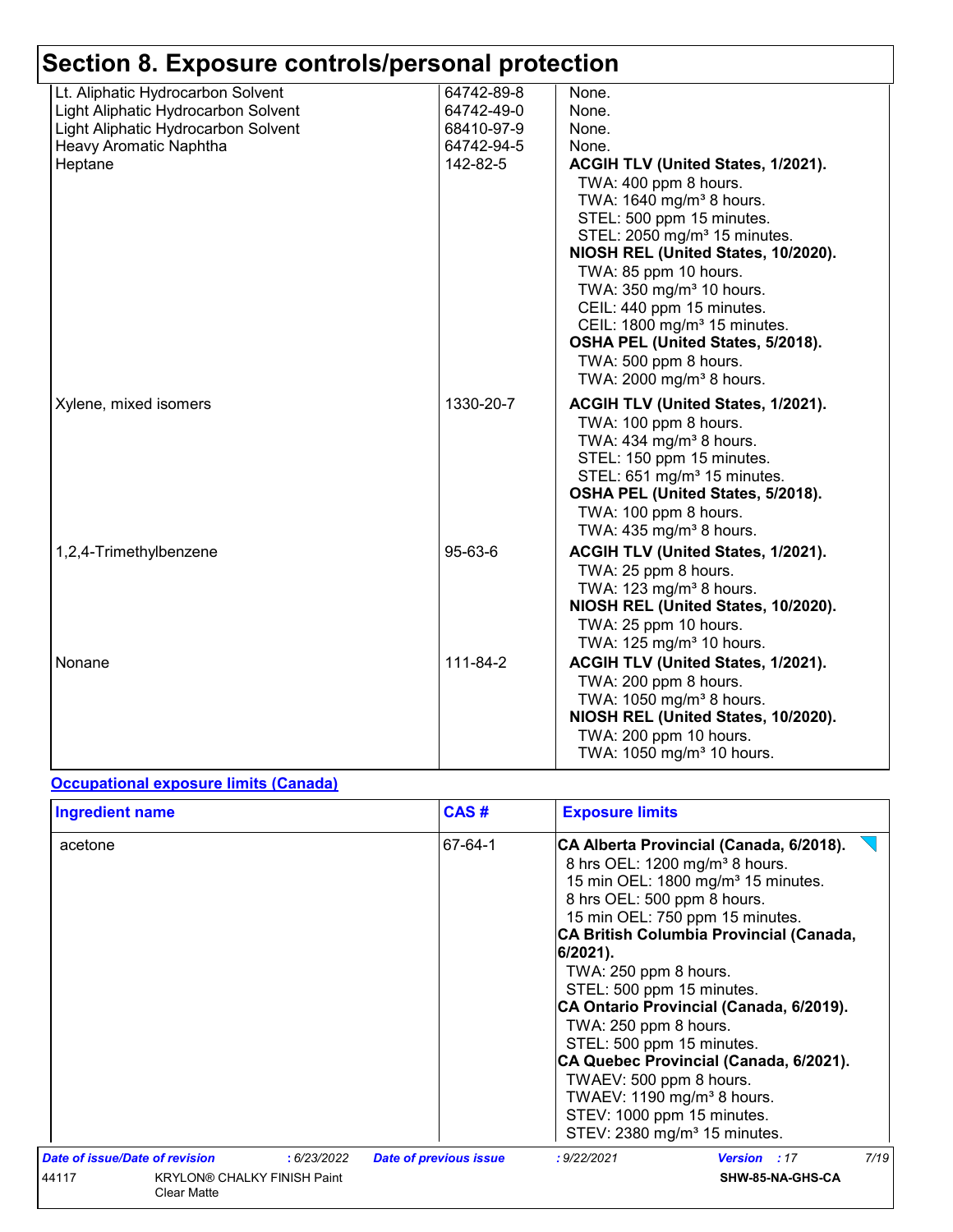|                  |           | CA Saskatchewan Provincial (Canada,<br>7/2013).<br>STEL: 750 ppm 15 minutes.<br>TWA: 500 ppm 8 hours.                                                                                                                                                                                                                                                                                                                                                                                                                                                                      |
|------------------|-----------|----------------------------------------------------------------------------------------------------------------------------------------------------------------------------------------------------------------------------------------------------------------------------------------------------------------------------------------------------------------------------------------------------------------------------------------------------------------------------------------------------------------------------------------------------------------------------|
| Normal propane   | 74-98-6   | CA Alberta Provincial (Canada, 6/2018).<br>8 hrs OEL: 1000 ppm 8 hours.<br>CA Quebec Provincial (Canada, 6/2021).<br>TWAEV: 1000 ppm 8 hours.<br>TWAEV: 1800 mg/m <sup>3</sup> 8 hours.<br>CA Saskatchewan Provincial (Canada,<br>7/2013).<br>STEL: 1250 ppm 15 minutes.<br>TWA: 1000 ppm 8 hours.<br>CA British Columbia Provincial (Canada,<br>6/2021). Oxygen Depletion [Asphyxiant].<br><b>Explosive potential.</b>                                                                                                                                                    |
|                  |           | CA Ontario Provincial (Canada, 6/2019).<br>Oxygen Depletion [Asphyxiant]. Explosive<br>potential.                                                                                                                                                                                                                                                                                                                                                                                                                                                                          |
| Toluene          | 108-88-3  | CA Alberta Provincial (Canada, 6/2018).<br>Absorbed through skin.<br>8 hrs OEL: 50 ppm 8 hours.<br>8 hrs OEL: 188 mg/m <sup>3</sup> 8 hours.<br>CA British Columbia Provincial (Canada,<br>6/2021).<br>TWA: 20 ppm 8 hours.<br>CA Ontario Provincial (Canada, 6/2019).<br>TWA: 20 ppm 8 hours.<br>CA Quebec Provincial (Canada, 6/2021).<br>Absorbed through skin.<br>TWAEV: 50 ppm 8 hours.<br>TWAEV: 188 mg/m <sup>3</sup> 8 hours.<br><b>CA Saskatchewan Provincial (Canada,</b><br>7/2013). Absorbed through skin.<br>STEL: 60 ppm 15 minutes.<br>TWA: 50 ppm 8 hours. |
| Butane           | 106-97-8  | CA Alberta Provincial (Canada, 6/2018).<br>8 hrs OEL: 1000 ppm 8 hours.<br>CA Quebec Provincial (Canada, 6/2021).<br>TWAEV: 800 ppm 8 hours.<br>TWAEV: 1900 mg/m <sup>3</sup> 8 hours.<br>CA Saskatchewan Provincial (Canada,<br>7/2013).<br>STEL: 1250 ppm 15 minutes.<br>TWA: 1000 ppm 8 hours.<br><b>CA British Columbia Provincial (Canada,</b><br>6/2021). Explosive potential.<br>STEL: 1000 ppm 15 minutes.<br>CA Ontario Provincial (Canada, 6/2019).<br><b>Explosive potential.</b><br>STEL: 1000 ppm 15 minutes.                                                 |
| Stoddard solvent | 8052-41-3 | CA Alberta Provincial (Canada, 6/2018).<br>8 hrs OEL: 572 mg/m <sup>3</sup> 8 hours.<br>8 hrs OEL: 100 ppm 8 hours.<br><b>CA British Columbia Provincial (Canada,</b>                                                                                                                                                                                                                                                                                                                                                                                                      |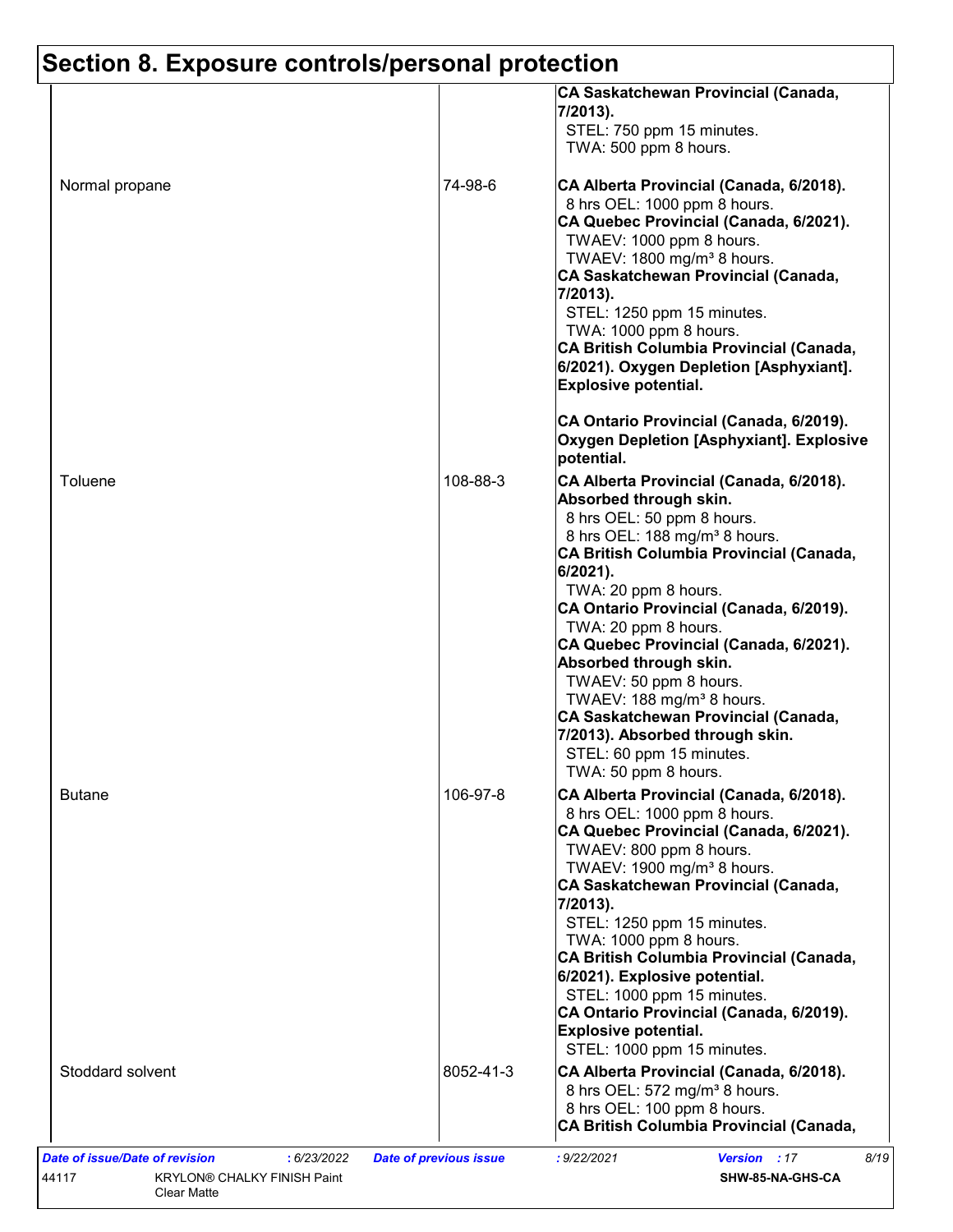|        |           | 6/2021).<br>TWA: 290 mg/m <sup>3</sup> 8 hours.<br>STEL: 580 mg/m <sup>3</sup> 15 minutes.<br>CA Ontario Provincial (Canada, 6/2019).<br>TWA: 100 ppm 8 hours.<br>CA Quebec Provincial (Canada, 6/2021).<br>TWAEV: 100 ppm 8 hours.<br>TWAEV: 525 mg/m <sup>3</sup> 8 hours.<br><b>CA Saskatchewan Provincial (Canada,</b><br>7/2013).<br>STEL: 125 ppm 15 minutes.<br>TWA: 100 ppm 8 hours.                                                                                                                                                                                                                                                                                                                                |
|--------|-----------|-----------------------------------------------------------------------------------------------------------------------------------------------------------------------------------------------------------------------------------------------------------------------------------------------------------------------------------------------------------------------------------------------------------------------------------------------------------------------------------------------------------------------------------------------------------------------------------------------------------------------------------------------------------------------------------------------------------------------------|
| Xylene | 1330-20-7 | CA Alberta Provincial (Canada, 6/2018).<br>8 hrs OEL: 100 ppm 8 hours.<br>15 min OEL: 651 mg/m <sup>3</sup> 15 minutes.<br>15 min OEL: 150 ppm 15 minutes.<br>8 hrs OEL: 434 mg/m <sup>3</sup> 8 hours.<br>CA British Columbia Provincial (Canada,<br>6/2021).<br>TWA: 100 ppm 8 hours.<br>STEL: 150 ppm 15 minutes.<br>CA Quebec Provincial (Canada, 6/2021).<br>TWAEV: 100 ppm 8 hours.<br>TWAEV: 434 mg/m <sup>3</sup> 8 hours.<br>STEV: 150 ppm 15 minutes.<br>STEV: 651 mg/m <sup>3</sup> 15 minutes.<br>CA Ontario Provincial (Canada, 6/2019).<br>STEL: 150 ppm 15 minutes.<br>TWA: 100 ppm 8 hours.<br><b>CA Saskatchewan Provincial (Canada,</b><br>7/2013).<br>STEL: 150 ppm 15 minutes.<br>TWA: 100 ppm 8 hours. |

#### **Occupational exposure limits (Mexico)**

| <b>Ingredient name</b>  | CAS#      | <b>Exposure limits</b>                                                                    |
|-------------------------|-----------|-------------------------------------------------------------------------------------------|
| Acetone                 | 67-64-1   | NOM-010-STPS-2014 (Mexico, 4/2016).<br>TWA: 500 ppm 8 hours.<br>STEL: 750 ppm 15 minutes. |
| Propane                 | 74-98-6   | NOM-010-STPS-2014 (Mexico, 4/2016).<br>TWA: 1000 ppm 8 hours.                             |
| Toluene                 | 108-88-3  | NOM-010-STPS-2014 (Mexico, 4/2016).<br>TWA: 20 ppm 8 hours.                               |
| <b>Butane</b>           | 106-97-8  | NOM-010-STPS-2014 (Mexico, 4/2016).<br>TWA: 1000 ppm 8 hours.                             |
| <b>Stoddard Solvent</b> | 8052-41-3 | NOM-010-STPS-2014 (Mexico, 4/2016).<br>TWA: 100 ppm 8 hours.                              |

#### **Appropriate engineering controls**

**:** Use only with adequate ventilation. Use process enclosures, local exhaust ventilation or other engineering controls to keep worker exposure to airborne contaminants below any recommended or statutory limits. The engineering controls also need to keep gas, vapor or dust concentrations below any lower explosive limits. Use explosion-proof ventilation equipment.

#### **Environmental exposure controls**

**:**

| Date of issue/Date of revision                             |  | : 6/23/2022 | <b>Date of previous issue</b> | : 9/22/2021      | <b>Version</b> : 17 | 9/19 |
|------------------------------------------------------------|--|-------------|-------------------------------|------------------|---------------------|------|
| 44117<br><b>KRYLON® CHALKY FINISH Paint</b><br>Clear Matte |  |             |                               | SHW-85-NA-GHS-CA |                     |      |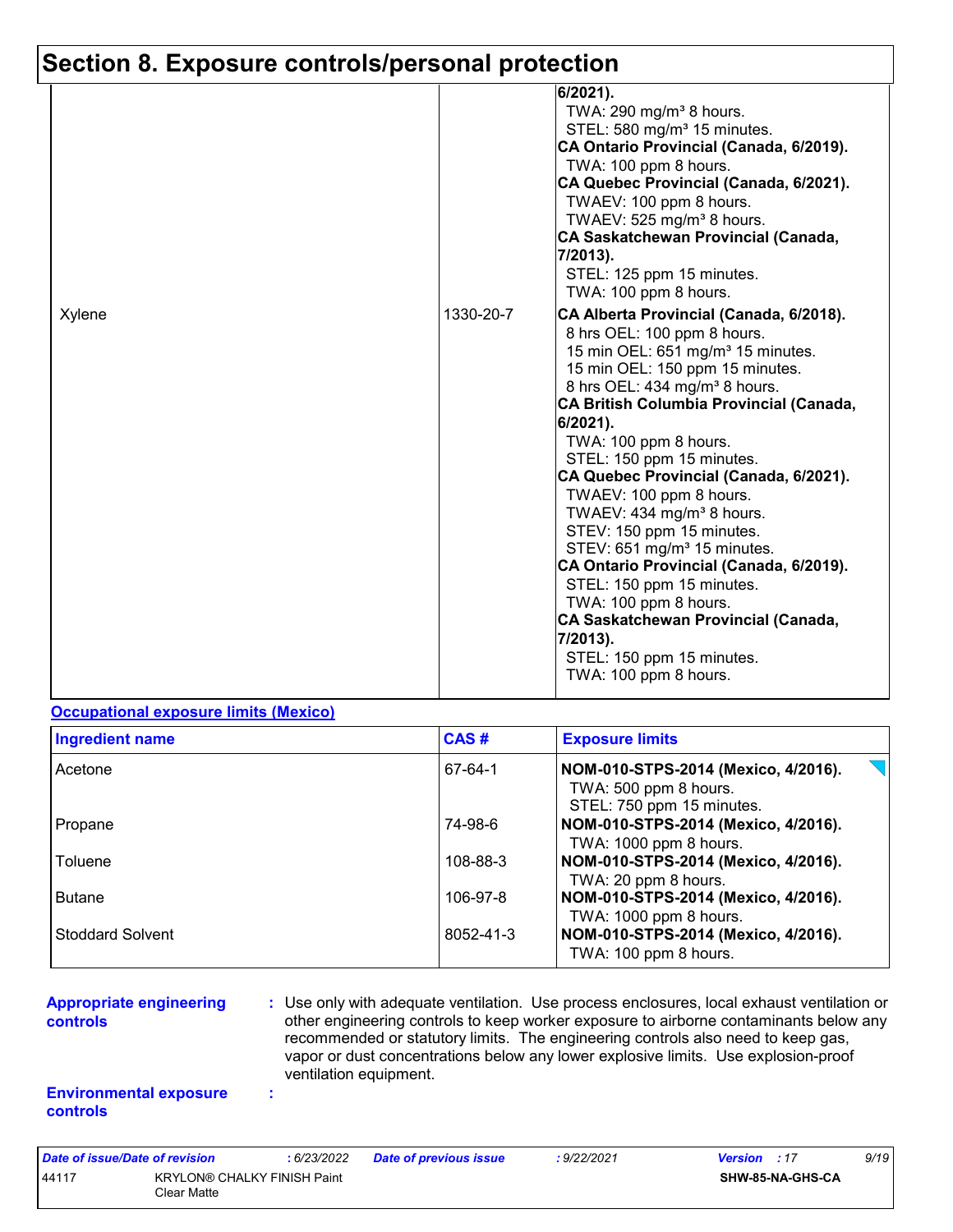|                                       | Emissions from ventilation or work process equipment should be checked to ensure<br>they comply with the requirements of environmental protection legislation. In some<br>cases, fume scrubbers, filters or engineering modifications to the process equipment<br>will be necessary to reduce emissions to acceptable levels.                                                                                                                                                                                                                                                                                        |
|---------------------------------------|----------------------------------------------------------------------------------------------------------------------------------------------------------------------------------------------------------------------------------------------------------------------------------------------------------------------------------------------------------------------------------------------------------------------------------------------------------------------------------------------------------------------------------------------------------------------------------------------------------------------|
| <b>Individual protection measures</b> |                                                                                                                                                                                                                                                                                                                                                                                                                                                                                                                                                                                                                      |
| <b>Hygiene measures</b>               | Wash hands, forearms and face thoroughly after handling chemical products, before<br>eating, smoking and using the lavatory and at the end of the working period.<br>Appropriate techniques should be used to remove potentially contaminated clothing.<br>Wash contaminated clothing before reusing. Ensure that eyewash stations and safety<br>showers are close to the workstation location.                                                                                                                                                                                                                      |
| <b>Eye/face protection</b>            | Safety eyewear complying with an approved standard should be used when a risk<br>assessment indicates this is necessary to avoid exposure to liquid splashes, mists,<br>gases or dusts. If contact is possible, the following protection should be worn, unless<br>the assessment indicates a higher degree of protection: chemical splash goggles.                                                                                                                                                                                                                                                                  |
| <b>Skin protection</b>                |                                                                                                                                                                                                                                                                                                                                                                                                                                                                                                                                                                                                                      |
| <b>Hand protection</b>                | Chemical-resistant, impervious gloves complying with an approved standard should be<br>worn at all times when handling chemical products if a risk assessment indicates this is<br>necessary. Considering the parameters specified by the glove manufacturer, check<br>during use that the gloves are still retaining their protective properties. It should be<br>noted that the time to breakthrough for any glove material may be different for different<br>glove manufacturers. In the case of mixtures, consisting of several substances, the<br>protection time of the gloves cannot be accurately estimated. |
| <b>Body protection</b>                | Personal protective equipment for the body should be selected based on the task being<br>÷<br>performed and the risks involved and should be approved by a specialist before<br>handling this product. When there is a risk of ignition from static electricity, wear anti-<br>static protective clothing. For the greatest protection from static discharges, clothing<br>should include anti-static overalls, boots and gloves.                                                                                                                                                                                    |
| <b>Other skin protection</b>          | Appropriate footwear and any additional skin protection measures should be selected<br>based on the task being performed and the risks involved and should be approved by a<br>specialist before handling this product.                                                                                                                                                                                                                                                                                                                                                                                              |
| <b>Respiratory protection</b>         | Based on the hazard and potential for exposure, select a respirator that meets the<br>÷.<br>appropriate standard or certification. Respirators must be used according to a<br>respiratory protection program to ensure proper fitting, training, and other important<br>aspects of use.                                                                                                                                                                                                                                                                                                                              |

### **Section 9. Physical and chemical properties**

44117 KRYLON® CHALKY FINISH Paint Clear Matte

The conditions of measurement of all properties are at standard temperature and pressure unless otherwise indicated.

| <b>Appearance</b>                                                 |                                                                                 |                |     |       |
|-------------------------------------------------------------------|---------------------------------------------------------------------------------|----------------|-----|-------|
| <b>Physical state</b>                                             | $:$ Liquid.                                                                     |                |     |       |
| <b>Color</b>                                                      | : Clear.                                                                        |                |     |       |
| Odor                                                              | : Not available.                                                                |                |     |       |
| <b>Odor threshold</b>                                             | $\cdot$ Not available.                                                          |                |     |       |
| pH                                                                | : 7                                                                             |                |     |       |
| <b>Melting point/freezing point</b>                               | : Not available.                                                                |                |     |       |
| <b>Boiling point, initial boiling</b><br>point, and boiling range | : Not available.                                                                |                |     |       |
| <b>Flash point</b>                                                | : Closed cup: -29 $^{\circ}$ C (-20.2 $^{\circ}$ F) [Pensky-Martens Closed Cup] |                |     |       |
| <b>Evaporation rate</b>                                           | $\therefore$ 5.6 (butyl acetate = 1)                                            |                |     |       |
| <b>Flammability</b>                                               | : Not available.                                                                |                |     |       |
| Lower and upper explosion<br>limit/flammability limit             | : Lower: $0.8\%$<br>Upper: 12.8%                                                |                |     |       |
| <b>Date of issue/Date of revision</b>                             | : 6/23/2022<br><b>Date of previous issue</b><br>: 9/22/2021                     | <b>Version</b> | :17 | 10/19 |

**SHW-85-NA-GHS-CA**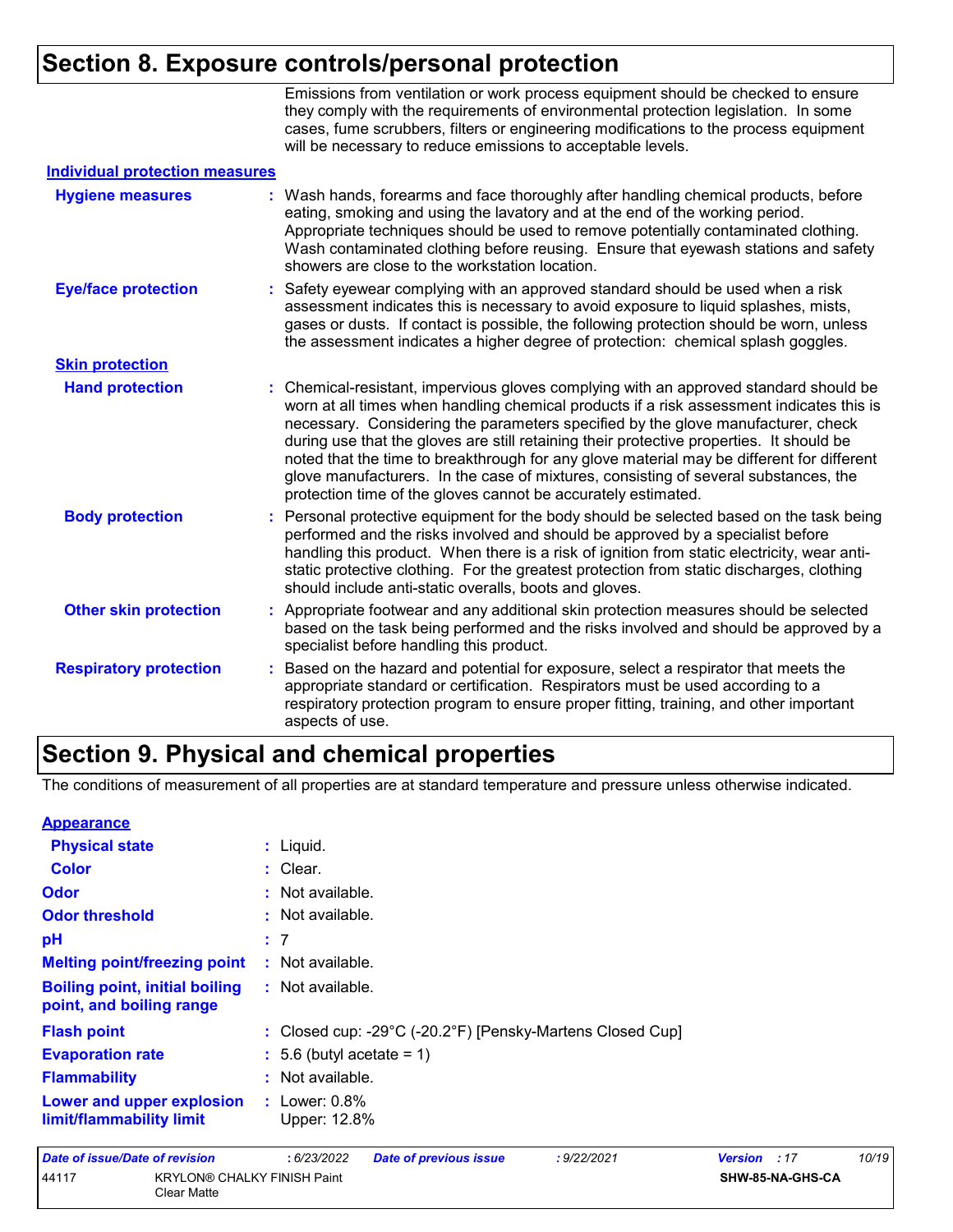## **Section 9. Physical and chemical properties**

| <b>Vapor pressure</b>                             |    | : $101.3$ kPa (760 mm Hg)                                      |
|---------------------------------------------------|----|----------------------------------------------------------------|
| <b>Relative vapor density</b>                     |    | : 1.55 [Air = 1]                                               |
| <b>Relative density</b>                           |    | : 0.71                                                         |
| <b>Solubility</b>                                 |    | : Not available.                                               |
| <b>Partition coefficient: n-</b><br>octanol/water |    | : Not applicable.                                              |
| <b>Auto-ignition temperature</b>                  |    | : Not available.                                               |
| <b>Decomposition temperature</b>                  |    | : Not available.                                               |
| <b>Viscosity</b>                                  |    | Kinematic (40°C (104°F)): <20.5 mm <sup>2</sup> /s (<20.5 cSt) |
| <b>Molecular weight</b>                           | ÷. | Not applicable.                                                |
| <b>Aerosol product</b>                            |    |                                                                |
| <b>Type of aerosol</b>                            |    | : Spray                                                        |
| <b>Heat of combustion</b>                         |    | : $32.579$ kJ/g                                                |
|                                                   |    |                                                                |

# **Section 10. Stability and reactivity**

| <b>Reactivity</b>                            | : No specific test data related to reactivity available for this product or its ingredients.              |
|----------------------------------------------|-----------------------------------------------------------------------------------------------------------|
| <b>Chemical stability</b>                    | : The product is stable.                                                                                  |
| <b>Possibility of hazardous</b><br>reactions | : Under normal conditions of storage and use, hazardous reactions will not occur.                         |
| <b>Conditions to avoid</b>                   | : Avoid all possible sources of ignition (spark or flame).                                                |
| <b>Incompatible materials</b>                | : No specific data.                                                                                       |
| <b>Hazardous decomposition</b><br>products   | : Under normal conditions of storage and use, hazardous decomposition products should<br>not be produced. |

# **Section 11. Toxicological information**

### **Information on toxicological effects**

### **Acute toxicity**

| <b>Product/ingredient name</b> | <b>Result</b>                | <b>Species</b> | <b>Dose</b>              | <b>Exposure</b> |
|--------------------------------|------------------------------|----------------|--------------------------|-----------------|
| Acetone                        | LD50 Oral                    | Rat            | 5800 mg/kg               |                 |
| Toluene                        | <b>LC50 Inhalation Vapor</b> | Rat            | 49 g/ $m3$               | 4 hours         |
|                                | LD50 Oral                    | Rat            | 636 mg/kg                |                 |
| <b>Butane</b>                  | <b>LC50 Inhalation Vapor</b> | Rat            | 658000 mg/m <sup>3</sup> | 4 hours         |
| Light Aliphatic Hydrocarbon    | LD50 Oral                    | Rat            | 5.17 g/kg                |                 |
| Solvent                        |                              |                |                          |                 |
| Heptane                        | LC50 Inhalation Gas.         | Rat            | 48000 ppm                | 4 hours         |
|                                | <b>LC50 Inhalation Vapor</b> | Rat            | 103 $g/m^3$              | 4 hours         |
| Xylene, mixed isomers          | <b>LC50 Inhalation Gas.</b>  | Rat            | 6700 ppm                 | 4 hours         |
|                                | LD50 Oral                    | Rat            | 4300 mg/kg               |                 |
| 1,2,4-Trimethylbenzene         | <b>LC50 Inhalation Vapor</b> | Rat            | 18000 mg/m <sup>3</sup>  | 4 hours         |
|                                | LD50 Oral                    | Rat            | 5 g/kg                   |                 |
| Nonane                         | LC50 Inhalation Gas.         | Rat            | 3200 ppm                 | 4 hours         |
|                                | <b>LC50 Inhalation Vapor</b> | Rat            | 17000 mg/m <sup>3</sup>  | 4 hours         |

### **Irritation/Corrosion**

| Date of issue/Date of revision |             | : 6/23/2022                        | <b>Date of previous issue</b> | : 9/22/2021 | 11/19<br><b>Version</b> : 17 |
|--------------------------------|-------------|------------------------------------|-------------------------------|-------------|------------------------------|
| 44117                          | Clear Matte | <b>KRYLON® CHALKY FINISH Paint</b> |                               |             | SHW-85-NA-GHS-CA             |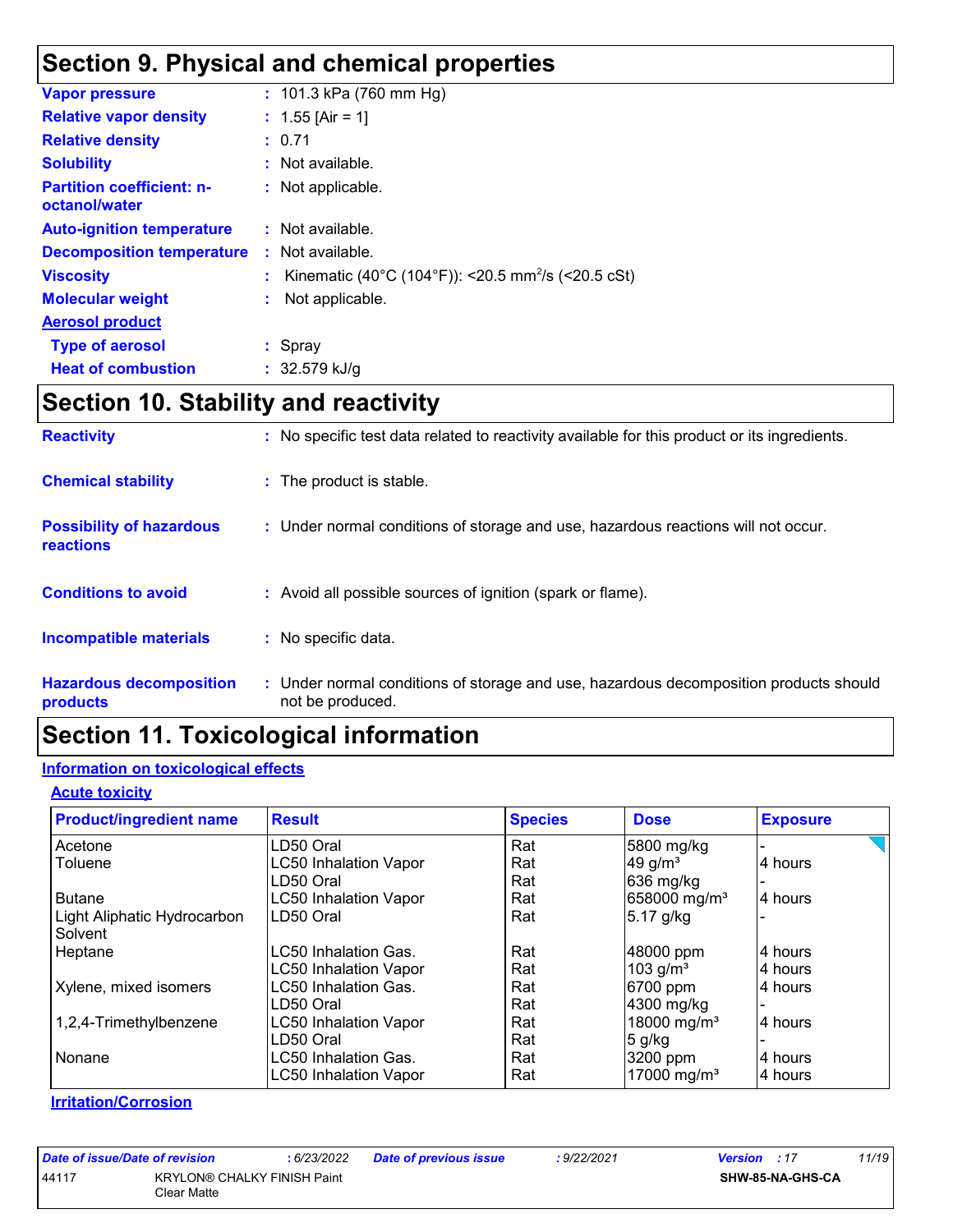| <b>Product/ingredient name</b> | <b>Result</b>            | <b>Species</b> | <b>Score</b> | <b>Exposure</b> | <b>Observation</b> |
|--------------------------------|--------------------------|----------------|--------------|-----------------|--------------------|
| Acetone                        | Eyes - Mild irritant     | Human          |              | 186300 ppm      |                    |
|                                | Eyes - Mild irritant     | Rabbit         |              | 10 uL           |                    |
|                                | Eyes - Moderate irritant | Rabbit         |              | 24 hours 20     |                    |
|                                |                          |                |              | mg              |                    |
|                                | Eyes - Severe irritant   | Rabbit         |              | 20 mg           |                    |
|                                | Skin - Mild irritant     | Rabbit         |              | 24 hours 500    |                    |
|                                |                          |                |              | mg              |                    |
|                                | Skin - Mild irritant     | Rabbit         |              | 395 mg          |                    |
| Toluene                        | Eyes - Mild irritant     | Rabbit         |              | 0.5 minutes     |                    |
|                                |                          |                |              | $100$ mg        |                    |
|                                | Eyes - Mild irritant     | Rabbit         |              | 870 ug          |                    |
|                                | Eyes - Severe irritant   | Rabbit         |              | 24 hours 2      |                    |
|                                |                          |                |              | mg              |                    |
|                                | Skin - Mild irritant     | Pig            |              | 24 hours 250    |                    |
|                                |                          |                |              | uL              |                    |
|                                | Skin - Mild irritant     | Rabbit         |              | 435 mg          |                    |
|                                | Skin - Moderate irritant | Rabbit         |              | 24 hours 20     |                    |
|                                |                          |                |              | mg              |                    |
|                                | Skin - Moderate irritant | Rabbit         |              | 500 mg          |                    |
| <b>Stoddard Solvent</b>        | Eyes - Mild irritant     | Human          |              | $100$ ppm       |                    |
|                                | Eyes - Moderate irritant | Rabbit         |              | 24 hours 500    |                    |
|                                |                          |                |              | mg              |                    |
| Heavy Aromatic Naphtha         | Skin - Mild irritant     | Rabbit         |              | 24 hours 500    |                    |
|                                |                          |                |              | uL              |                    |
| Xylene, mixed isomers          | Eyes - Mild irritant     | Rabbit         |              | 87 mg           |                    |
|                                | Eyes - Severe irritant   | Rabbit         |              | 24 hours 5      |                    |
|                                |                          |                |              | mg              |                    |
|                                | Skin - Mild irritant     | Rat            |              | 8 hours 60 uL   |                    |
|                                | Skin - Moderate irritant | Rabbit         |              | 24 hours 500    |                    |
|                                |                          |                |              | mg              |                    |
|                                | Skin - Moderate irritant | Rabbit         |              | 100 %           |                    |
| Nonane                         | Skin - Mild irritant     | Pig            |              | 24 hours 250    |                    |
|                                |                          |                |              | uL              |                    |
|                                | Skin - Moderate irritant | Rat            |              | 96 hours 300    |                    |
|                                |                          |                |              | uL              |                    |
|                                |                          |                |              |                 |                    |

### **Sensitization**

Not available.

#### **Mutagenicity**

Not available.

### **Carcinogenicity**

Not available.

### **Classification**

| <b>Product/ingredient name</b>   | <b>OSHA</b> | <b>IARC</b> | <b>NTP</b> |
|----------------------------------|-------------|-------------|------------|
| Toluene<br>Xylene, mixed isomers |             | u<br>N      |            |

### **Reproductive toxicity**

Not available.

#### **Teratogenicity**

Not available.

### **Specific target organ toxicity (single exposure)**

| Date of issue/Date of revision |                                                   | :6/23/2022 |
|--------------------------------|---------------------------------------------------|------------|
| 44117                          | <b>KRYLON® CHALKY FINISH Paint</b><br>Clear Matte |            |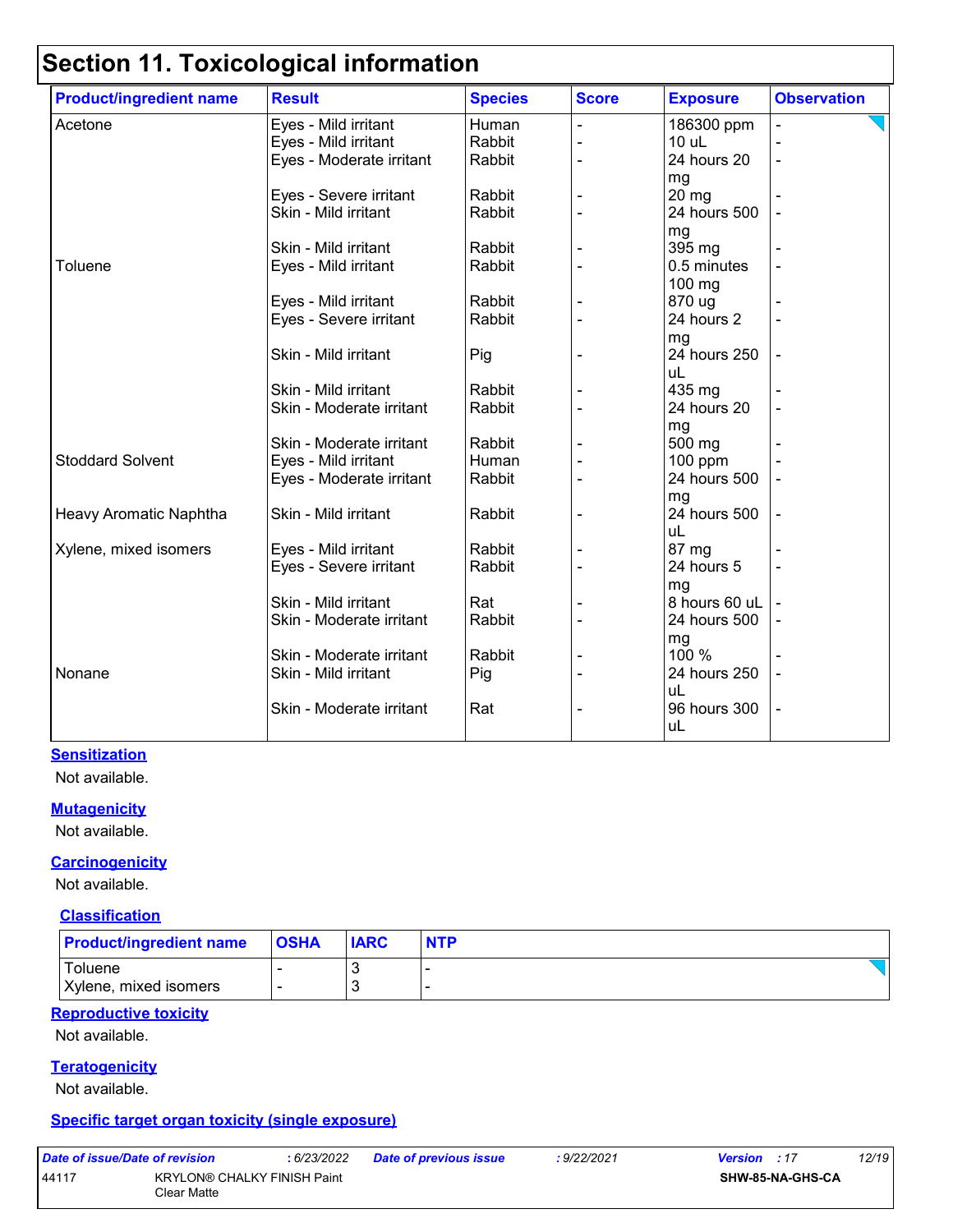| <b>Name</b>                         | <b>Category</b> | <b>Route of</b><br>exposure | <b>Target organs</b>            |
|-------------------------------------|-----------------|-----------------------------|---------------------------------|
| Acetone                             | Category 3      |                             | Respiratory tract<br>irritation |
|                                     | Category 3      |                             | Narcotic effects                |
| Propane                             | Category 3      |                             | Respiratory tract<br>irritation |
|                                     | Category 3      |                             | Narcotic effects                |
| Toluene                             | Category 3      |                             | Respiratory tract<br>irritation |
|                                     | Category 3      |                             | Narcotic effects                |
| <b>Butane</b>                       | Category 3      |                             | Respiratory tract<br>irritation |
|                                     | Category 3      |                             | Narcotic effects                |
| <b>Stoddard Solvent</b>             | Category 3      |                             | Respiratory tract<br>irritation |
|                                     | Category 3      |                             | Narcotic effects                |
| Lt. Aliphatic Hydrocarbon Solvent   | Category 3      |                             | Respiratory tract<br>irritation |
|                                     | Category 3      |                             | Narcotic effects                |
| Light Aliphatic Hydrocarbon Solvent | Category 3      |                             | Respiratory tract<br>irritation |
|                                     | Category 3      |                             | Narcotic effects                |
| Light Aliphatic Hydrocarbon Solvent | Category 3      |                             | Respiratory tract<br>irritation |
|                                     | Category 3      |                             | Narcotic effects                |
| Heavy Aromatic Naphtha              | Category 3      |                             | Narcotic effects                |
| Heptane                             | Category 3      |                             | Respiratory tract<br>irritation |
|                                     | Category 3      |                             | Narcotic effects                |
| Xylene, mixed isomers               | Category 3      |                             | Respiratory tract<br>irritation |
| 1,2,4-Trimethylbenzene              | Category 3      |                             | Respiratory tract<br>irritation |
| Nonane                              | Category 3      |                             | Respiratory tract<br>irritation |
|                                     | Category 3      |                             | Narcotic effects                |

### **Specific target organ toxicity (repeated exposure)**

| <b>Name</b>                         | <b>Category</b> | <b>Route of</b><br>exposure | <b>Target organs</b> |
|-------------------------------------|-----------------|-----------------------------|----------------------|
| Acetone                             | Category 2      |                             |                      |
| Propane                             | Category 2      |                             |                      |
| Toluene                             | Category 2      |                             |                      |
| <b>Butane</b>                       | Category 2      |                             |                      |
| <b>Stoddard Solvent</b>             | Category 1      |                             |                      |
| Lt. Aliphatic Hydrocarbon Solvent   | Category 2      |                             |                      |
| Light Aliphatic Hydrocarbon Solvent | Category 2      |                             |                      |
| Light Aliphatic Hydrocarbon Solvent | Category 2      |                             |                      |
| Heptane                             | Category 2      |                             |                      |
| Xylene, mixed isomers               | Category 2      |                             |                      |
| Nonane                              | Category 2      |                             |                      |

#### **Aspiration hazard**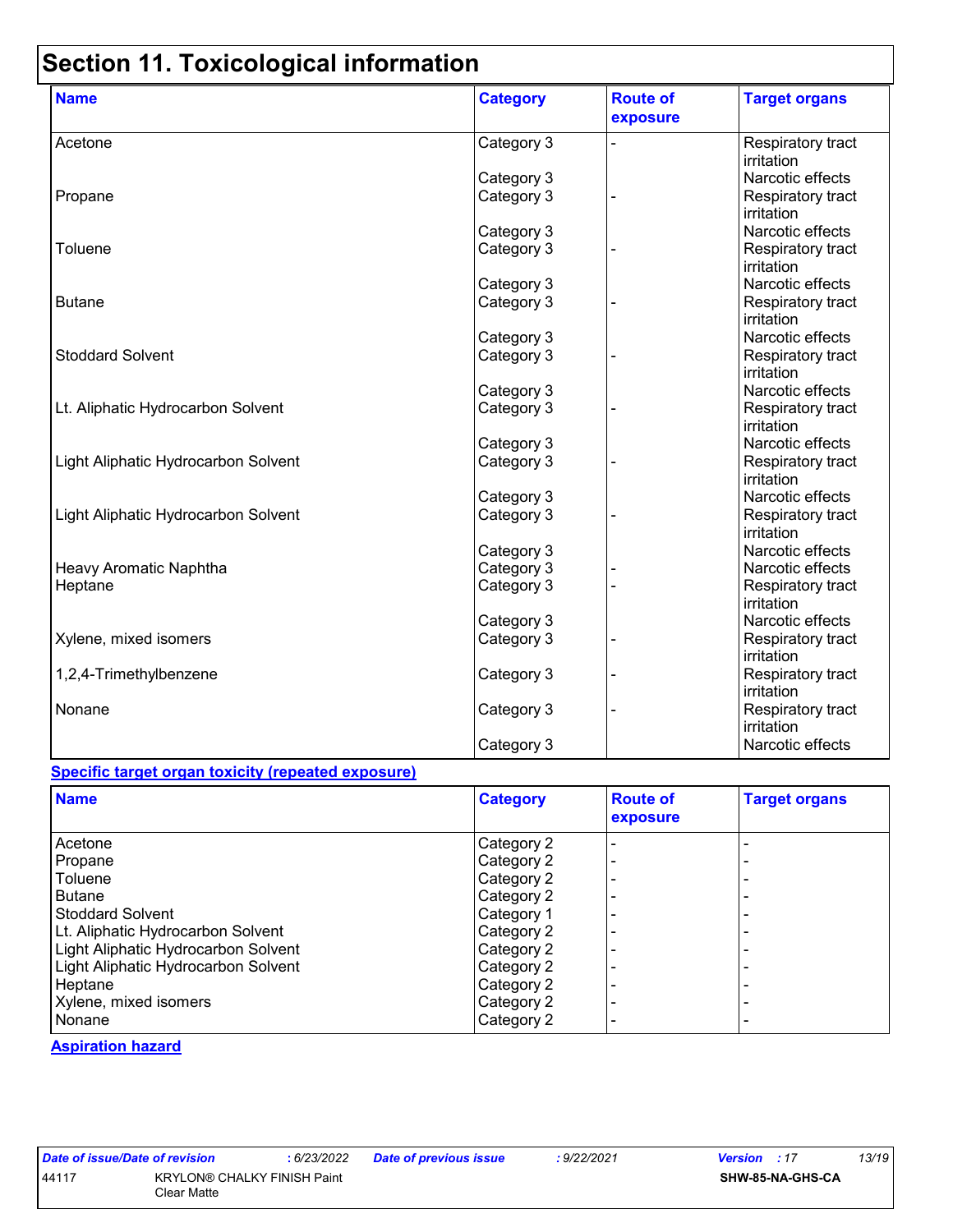| <b>Name</b>                         | <b>Result</b>                         |
|-------------------------------------|---------------------------------------|
| Propane                             | <b>ASPIRATION HAZARD - Category 1</b> |
| Toluene                             | <b>ASPIRATION HAZARD - Category 1</b> |
| <b>Butane</b>                       | <b>ASPIRATION HAZARD - Category 1</b> |
| <b>Stoddard Solvent</b>             | <b>ASPIRATION HAZARD - Category 1</b> |
| Lt. Aliphatic Hydrocarbon Solvent   | <b>ASPIRATION HAZARD - Category 1</b> |
| Light Aliphatic Hydrocarbon Solvent | <b>ASPIRATION HAZARD - Category 1</b> |
| Light Aliphatic Hydrocarbon Solvent | <b>ASPIRATION HAZARD - Category 1</b> |
| Heavy Aromatic Naphtha              | <b>ASPIRATION HAZARD - Category 1</b> |
| Heptane                             | <b>ASPIRATION HAZARD - Category 1</b> |
| Xylene, mixed isomers               | <b>ASPIRATION HAZARD - Category 1</b> |
| 1,2,4-Trimethylbenzene              | <b>ASPIRATION HAZARD - Category 1</b> |
| Nonane                              | <b>ASPIRATION HAZARD - Category 1</b> |

| <b>Information on the likely</b><br>routes of exposure | : Not available.                                                                                                                                                                                                                                                      |
|--------------------------------------------------------|-----------------------------------------------------------------------------------------------------------------------------------------------------------------------------------------------------------------------------------------------------------------------|
| <b>Potential acute health effects</b>                  |                                                                                                                                                                                                                                                                       |
| <b>Eye contact</b>                                     | : Causes serious eye irritation.                                                                                                                                                                                                                                      |
| <b>Inhalation</b>                                      | : Can cause central nervous system (CNS) depression. May cause drowsiness or<br>dizziness. May cause respiratory irritation.                                                                                                                                          |
| <b>Skin contact</b>                                    | : Causes skin irritation.                                                                                                                                                                                                                                             |
| <b>Ingestion</b>                                       | Can cause central nervous system (CNS) depression. May be fatal if swallowed and<br>enters airways.                                                                                                                                                                   |
|                                                        | <b>Symptoms related to the physical, chemical and toxicological characteristics</b>                                                                                                                                                                                   |
| <b>Eye contact</b>                                     | : Adverse symptoms may include the following:<br>pain or irritation<br>watering<br>redness                                                                                                                                                                            |
| <b>Inhalation</b>                                      | Adverse symptoms may include the following:<br>respiratory tract irritation<br>coughing<br>nausea or vomiting<br>headache<br>drowsiness/fatigue<br>dizziness/vertigo<br>unconsciousness<br>reduced fetal weight<br>increase in fetal deaths<br>skeletal malformations |
| <b>Skin contact</b>                                    | : Adverse symptoms may include the following:<br>irritation<br>redness<br>reduced fetal weight<br>increase in fetal deaths<br>skeletal malformations                                                                                                                  |
| <b>Ingestion</b>                                       | : Adverse symptoms may include the following:<br>nausea or vomiting<br>reduced fetal weight<br>increase in fetal deaths<br>skeletal malformations                                                                                                                     |

### **Delayed and immediate effects and also chronic effects from short and long term exposure Short term exposure**

| Date of issue/Date of revision |                                                   | : 6/23/2022 | <b>Date of previous issue</b> | : 9/22/2021 | <b>Version</b> : 17 |                  | 14/19 |
|--------------------------------|---------------------------------------------------|-------------|-------------------------------|-------------|---------------------|------------------|-------|
| 44117                          | <b>KRYLON® CHALKY FINISH Paint</b><br>Clear Matte |             |                               |             |                     | SHW-85-NA-GHS-CA |       |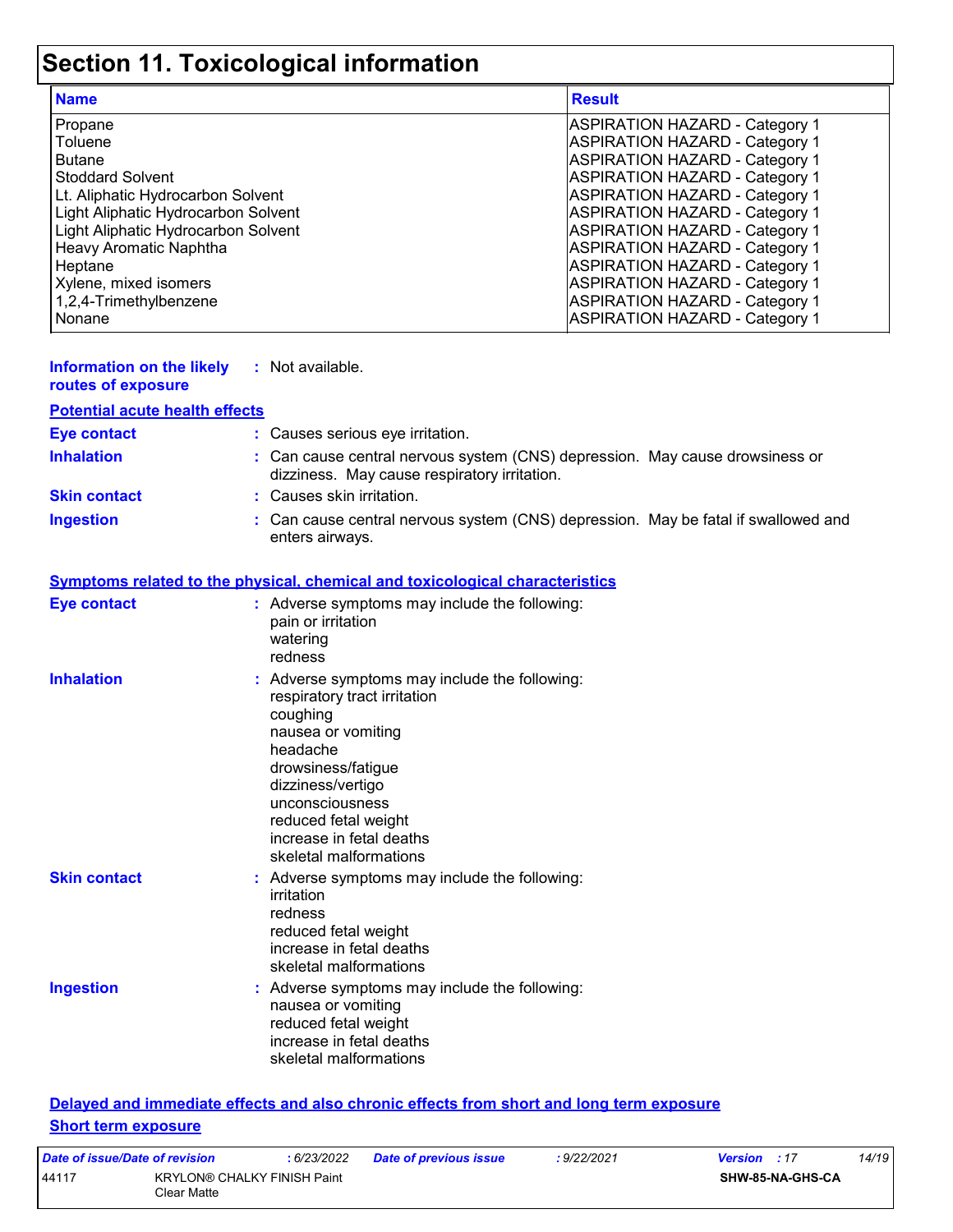| <b>Potential immediate</b><br><b>effects</b>      | : Not available.                                                  |
|---------------------------------------------------|-------------------------------------------------------------------|
| <b>Potential delayed effects</b>                  | : Not available.                                                  |
| <b>Long term exposure</b>                         |                                                                   |
| <b>Potential immediate</b><br>effects             | : Not available.                                                  |
| <b>Potential delayed effects : Not available.</b> |                                                                   |
| <b>Potential chronic health effects</b>           |                                                                   |
| Not available.                                    |                                                                   |
| <b>General</b>                                    | : Causes damage to organs through prolonged or repeated exposure. |
| <b>Carcinogenicity</b>                            | : No known significant effects or critical hazards.               |
| <b>Mutagenicity</b>                               | : No known significant effects or critical hazards.               |
| <b>Teratogenicity</b>                             | : Suspected of damaging the unborn child.                         |
| <b>Developmental effects</b>                      | : No known significant effects or critical hazards.               |
| <b>Fertility effects</b>                          | : Suspected of damaging fertility.                                |

### **Numerical measures of toxicity**

| <b>Acute toxicity estimates</b> |                  |  |  |  |
|---------------------------------|------------------|--|--|--|
| <b>Route</b>                    | <b>ATE value</b> |  |  |  |
| Oral                            | 3372.19 mg/kg    |  |  |  |

# **Section 12. Ecological information**

### **Toxicity**

| <b>Product/ingredient name</b>        | <b>Result</b>                                | <b>Species</b>                               | <b>Exposure</b> |
|---------------------------------------|----------------------------------------------|----------------------------------------------|-----------------|
| Acetone                               | Acute EC50 7200000 µg/l Fresh water          | Algae - Selenastrum sp.                      | 96 hours        |
|                                       | Acute LC50 4.42589 ml/L Marine water         | Crustaceans - Acartia tonsa -                | 48 hours        |
|                                       |                                              | Copepodid                                    |                 |
|                                       | Acute LC50 7460000 µg/l Fresh water          | Daphnia - Daphnia cucullata                  | 48 hours        |
|                                       | Acute LC50 5600 ppm Fresh water              | Fish - Poecilia reticulata                   | 96 hours        |
|                                       | Chronic NOEC 4.95 mg/l Marine water          | Algae - Ulva pertusa                         | 96 hours        |
|                                       | Chronic NOEC 0.016 ml/L Fresh water          | Crustaceans - Daphniidae                     | 21 days         |
|                                       | Chronic NOEC 0.1 ml/L Fresh water            | Daphnia - Daphnia magna -                    | 21 days         |
|                                       |                                              | Neonate                                      |                 |
|                                       | Chronic NOEC 5 µg/l Marine water             | Fish - Gasterosteus aculeatus -              | 42 days         |
|                                       |                                              | Larvae                                       |                 |
| Toluene                               | Acute EC50 >433 ppm Marine water             | Algae - Skeletonema costatum                 | 96 hours        |
|                                       | Acute EC50 11600 µg/l Fresh water            | Crustaceans - Gammarus                       | 48 hours        |
|                                       |                                              | pseudolimnaeus - Adult                       |                 |
|                                       | Acute EC50 6000 µg/l Fresh water             | Daphnia - Daphnia magna -                    | 48 hours        |
|                                       |                                              | Juvenile (Fledgling, Hatchling,              |                 |
|                                       |                                              | Weanling)                                    |                 |
|                                       | Acute LC50 5500 µg/l Fresh water             | Fish - Oncorhynchus kisutch - Fry   96 hours |                 |
|                                       | Chronic NOEC 1000 µg/l Fresh water           | Daphnia - Daphnia magna                      | 21 days         |
| Lt. Aliphatic Hydrocarbon             | Acute LC50 >100000 ppm Fresh water           | Fish - Oncorhynchus mykiss                   | 96 hours        |
| Solvent                               |                                              |                                              |                 |
| Heptane                               | Acute LC50 375000 µg/l Fresh water           | Fish - Oreochromis mossambicus               | 96 hours        |
| Xylene, mixed isomers                 | Acute LC50 8500 µg/l Marine water            | Crustaceans - Palaemonetes                   | 48 hours        |
|                                       |                                              | pugio                                        |                 |
| <b>Date of issue/Date of revision</b> | : 6/23/2022<br><b>Date of previous issue</b> | : 9/22/2021<br><b>Version</b> : 17           | 15/19           |
| 44117                                 | <b>KRYLON® CHALKY FINISH Paint</b>           | SHW-85-NA-GHS-CA                             |                 |
| <b>Clear Matte</b>                    |                                              |                                              |                 |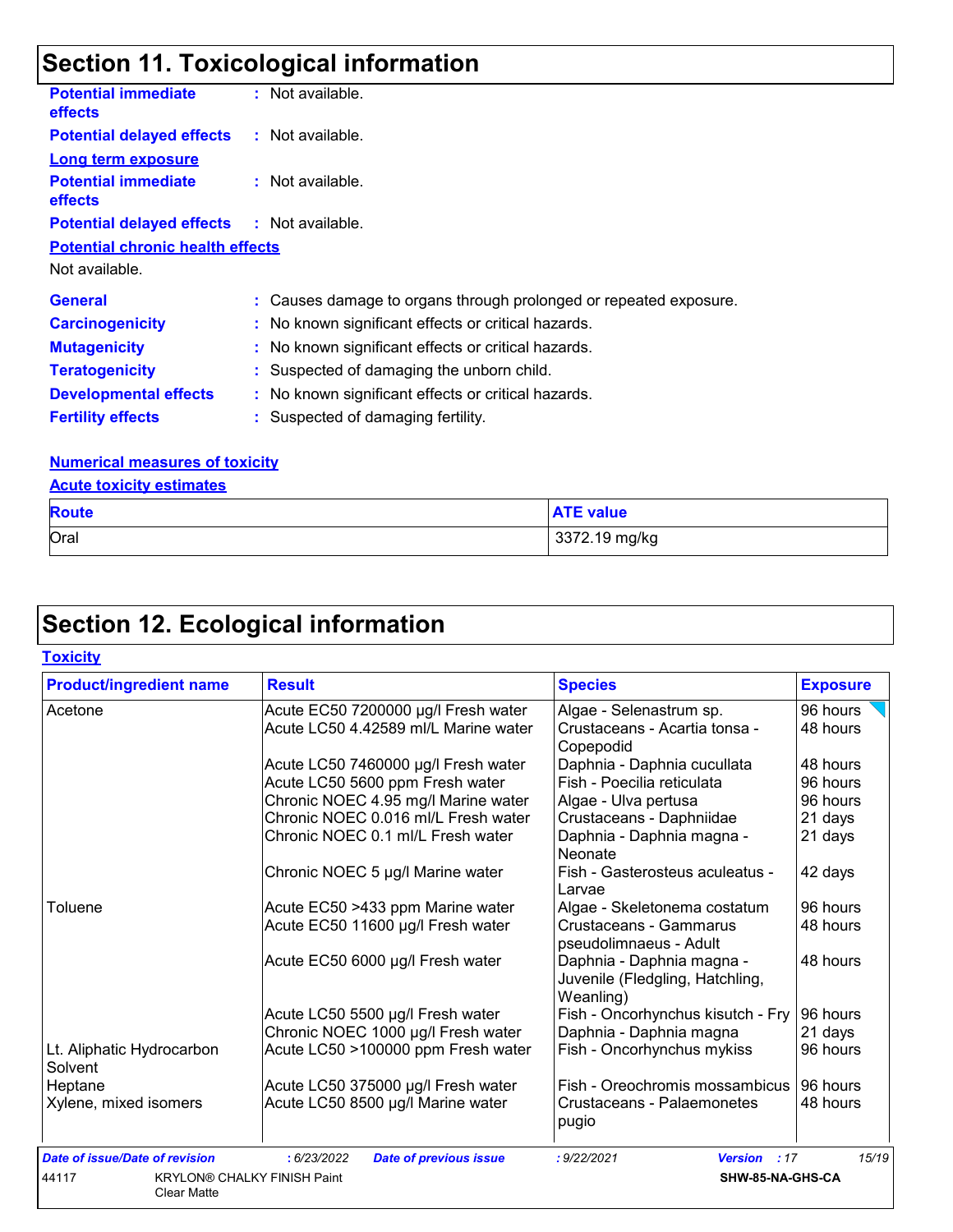| 1,2,4-Trimethylbenzene | Acute LC50 13400 µg/l Fresh water | <b>Fish - Pimephales promelas</b>                         | I96 hours    |
|------------------------|-----------------------------------|-----------------------------------------------------------|--------------|
|                        | Acute LC50 4910 µg/l Marine water | Crustaceans - Elasmopus                                   | l 48 hours l |
|                        | Acute LC50 7720 µg/l Fresh water  | Tpectenicrus - Adult<br><b>Fish - Pimephales promelas</b> | l 96 hours   |

### **Persistence and degradability**

| <b>Product/ingredient name</b> | <b>Aquatic half-life</b> | <b>Photolysis</b> | <b>Biodegradability</b> |
|--------------------------------|--------------------------|-------------------|-------------------------|
| Acetone                        |                          |                   | Readily                 |
| Toluene                        |                          |                   | Readily                 |
| Xylene, mixed isomers          |                          |                   | Readily                 |
| l Nonane                       |                          |                   | Readily                 |

### **Bioaccumulative potential**

| <b>Product/ingredient name</b>         | $LogP_{ow}$    | <b>BCF</b>  | <b>Potential</b> |
|----------------------------------------|----------------|-------------|------------------|
| Toluene                                |                | 90          | low              |
| Lt. Aliphatic Hydrocarbon<br>Solvent   |                | 10 to 2500  | high             |
| Light Aliphatic Hydrocarbon<br>Solvent | $\blacksquare$ | 10 to 2500  | high             |
| Light Aliphatic Hydrocarbon<br>Solvent | ۰              | 10 to 2500  | high             |
| Heavy Aromatic Naphtha                 | -              | 99 to 5780  | high             |
| Heptane                                |                | 552         | high             |
| Xylene, mixed isomers                  |                | 8.1 to 25.9 | low              |
| 1,2,4-Trimethylbenzene                 | -              | 243         | low              |
| Nonane                                 |                | 105         | low              |

### **Mobility in soil**

**Soil/water partition coefficient (K**<sub>oc</sub>)

- **:** Not available.
- **Other adverse effects :** No known significant effects or critical hazards.

### **Section 13. Disposal considerations**

**Disposal methods :**

The generation of waste should be avoided or minimized wherever possible. Disposal of this product, solutions and any by-products should at all times comply with the requirements of environmental protection and waste disposal legislation and any regional local authority requirements. Dispose of surplus and non-recyclable products via a licensed waste disposal contractor. Waste should not be disposed of untreated to the sewer unless fully compliant with the requirements of all authorities with jurisdiction. Waste packaging should be recycled. Incineration or landfill should only be considered when recycling is not feasible. This material and its container must be disposed of in a safe way. Empty containers or liners may retain some product residues. Do not puncture or incinerate container.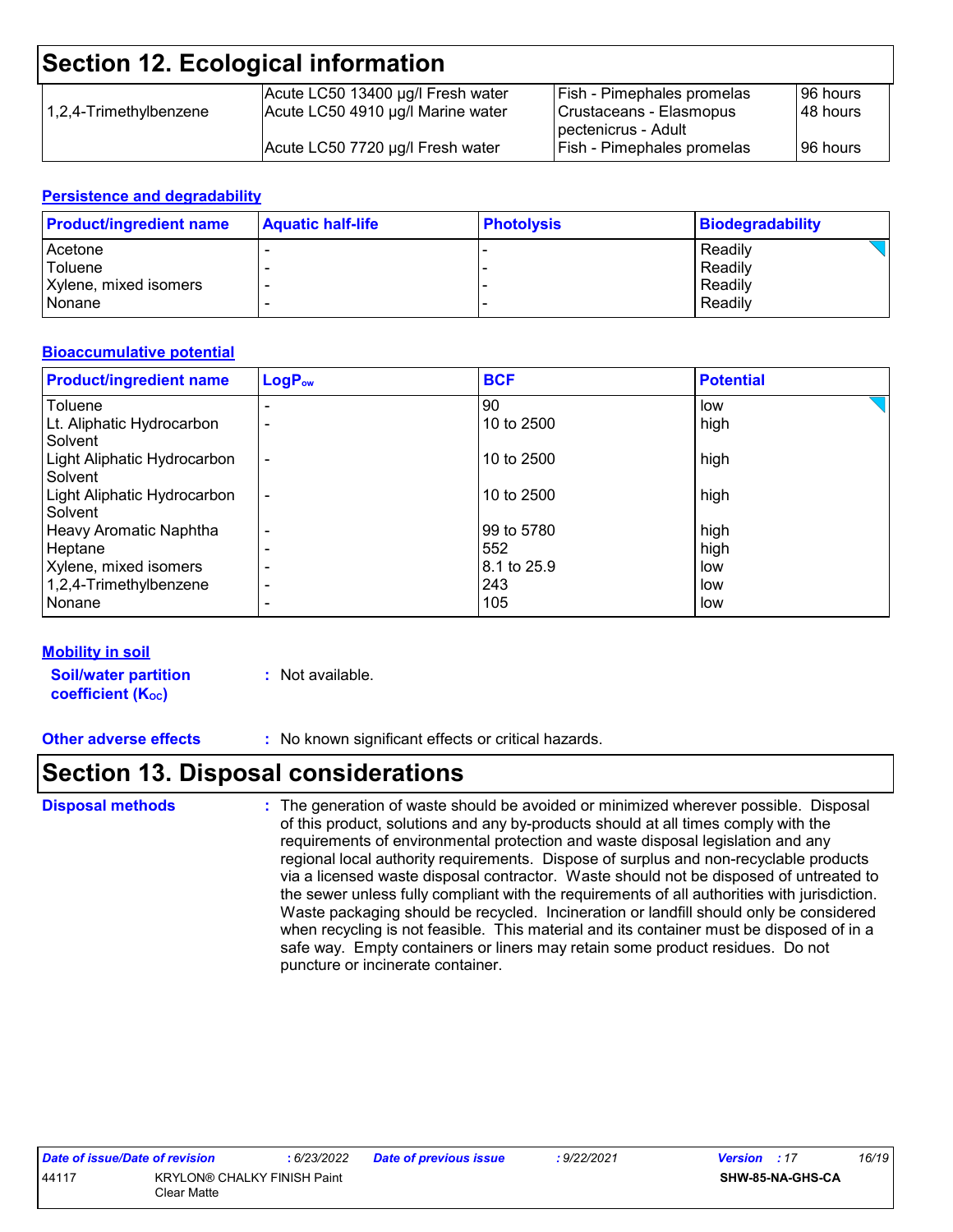# **Section 14. Transport information**

|                                                                             | <b>DOT</b><br><b>Classification</b>                                                                             | <b>TDG</b><br><b>Classification</b>                                                                                                                                                                                                                                                                                                                                                                                                                                                                                                                                                                                                                                                 | <b>Mexico</b><br><b>Classification</b>                                                                          | <b>IATA</b>                                                                                                     | <b>IMDG</b>                                                                                                     |
|-----------------------------------------------------------------------------|-----------------------------------------------------------------------------------------------------------------|-------------------------------------------------------------------------------------------------------------------------------------------------------------------------------------------------------------------------------------------------------------------------------------------------------------------------------------------------------------------------------------------------------------------------------------------------------------------------------------------------------------------------------------------------------------------------------------------------------------------------------------------------------------------------------------|-----------------------------------------------------------------------------------------------------------------|-----------------------------------------------------------------------------------------------------------------|-----------------------------------------------------------------------------------------------------------------|
| <b>UN number</b>                                                            | <b>UN1950</b>                                                                                                   | <b>UN1950</b>                                                                                                                                                                                                                                                                                                                                                                                                                                                                                                                                                                                                                                                                       | <b>UN1950</b>                                                                                                   | <b>UN1950</b>                                                                                                   | <b>UN1950</b>                                                                                                   |
| <b>UN proper</b><br>shipping name                                           | <b>AEROSOLS</b>                                                                                                 | <b>AEROSOLS</b>                                                                                                                                                                                                                                                                                                                                                                                                                                                                                                                                                                                                                                                                     | <b>AEROSOLS</b>                                                                                                 | AEROSOLS,<br>flammable                                                                                          | <b>AEROSOLS</b>                                                                                                 |
| <b>Transport</b><br>hazard class(es)                                        | 2.1                                                                                                             | 2.1                                                                                                                                                                                                                                                                                                                                                                                                                                                                                                                                                                                                                                                                                 | 2.1                                                                                                             | 2.1                                                                                                             | 2.1                                                                                                             |
| <b>Packing group</b>                                                        |                                                                                                                 |                                                                                                                                                                                                                                                                                                                                                                                                                                                                                                                                                                                                                                                                                     |                                                                                                                 |                                                                                                                 |                                                                                                                 |
| <b>Environmental</b><br>hazards                                             | No.                                                                                                             | No.                                                                                                                                                                                                                                                                                                                                                                                                                                                                                                                                                                                                                                                                                 | No.                                                                                                             | No.                                                                                                             | No.                                                                                                             |
| <b>Additional</b><br><b>information</b>                                     | Dependent upon<br>container size, this<br>product may ship under<br>the Limited Quantity<br>shipping exception. | Product classified<br>as per the<br>following sections<br>of the<br>Transportation of<br>Dangerous Goods<br>Regulations:<br>2.13-2.17 (Class<br>2).<br>Dependent upon<br>container size, this<br>product may ship under<br>the Limited Quantity<br>shipping exception.                                                                                                                                                                                                                                                                                                                                                                                                              | Dependent upon<br>container size, this<br>product may ship under<br>the Limited Quantity<br>shipping exception. | Dependent upon<br>container size, this<br>product may ship under<br>the Limited Quantity<br>shipping exception. | Dependent upon<br>container size, this<br>product may ship under<br>the Limited Quantity<br>shipping exception. |
| <b>Special precautions for user :</b><br><b>Transport in bulk according</b> | : Not available.                                                                                                | Multi-modal shipping descriptions are provided for informational purposes and do not<br>consider container sizes. The presence of a shipping description for a particular<br>mode of transport (sea, air, etc.), does not indicate that the product is packaged<br>suitably for that mode of transport. All packaging must be reviewed for suitability<br>prior to shipment, and compliance with the applicable regulations is the sole<br>responsibility of the person offering the product for transport. People loading and<br>unloading dangerous goods must be trained on all of the risks deriving from the<br>substances and on all actions in case of emergency situations. |                                                                                                                 |                                                                                                                 |                                                                                                                 |
| to IMO instruments                                                          |                                                                                                                 |                                                                                                                                                                                                                                                                                                                                                                                                                                                                                                                                                                                                                                                                                     |                                                                                                                 |                                                                                                                 |                                                                                                                 |
|                                                                             |                                                                                                                 | <b>Proper shipping name</b>                                                                                                                                                                                                                                                                                                                                                                                                                                                                                                                                                                                                                                                         | : Not available.                                                                                                |                                                                                                                 |                                                                                                                 |

# **Section 15. Regulatory information**

| <b>International requlations</b> |                                                              |
|----------------------------------|--------------------------------------------------------------|
| <b>International lists</b>       | Australia inventory (AIIC): Not determined.                  |
|                                  | China inventory (IECSC): Not determined.                     |
|                                  | Japan inventory (CSCL): Not determined.                      |
|                                  | Japan inventory (ISHL): Not determined.                      |
|                                  | Korea inventory (KECI): Not determined.                      |
|                                  | New Zealand Inventory of Chemicals (NZIoC): Not determined.  |
|                                  | Philippines inventory (PICCS): Not determined.               |
|                                  | Taiwan Chemical Substances Inventory (TCSI): Not determined. |

| Date of issue/Date of revision |                                                   | : 6/23/2022 | <b>Date of previous issue</b> | 9/22/2021 | <b>Version</b> : 17 |                  | 17/19 |
|--------------------------------|---------------------------------------------------|-------------|-------------------------------|-----------|---------------------|------------------|-------|
| 44117                          | <b>KRYLON® CHALKY FINISH Paint</b><br>Clear Matte |             |                               |           |                     | SHW-85-NA-GHS-CA |       |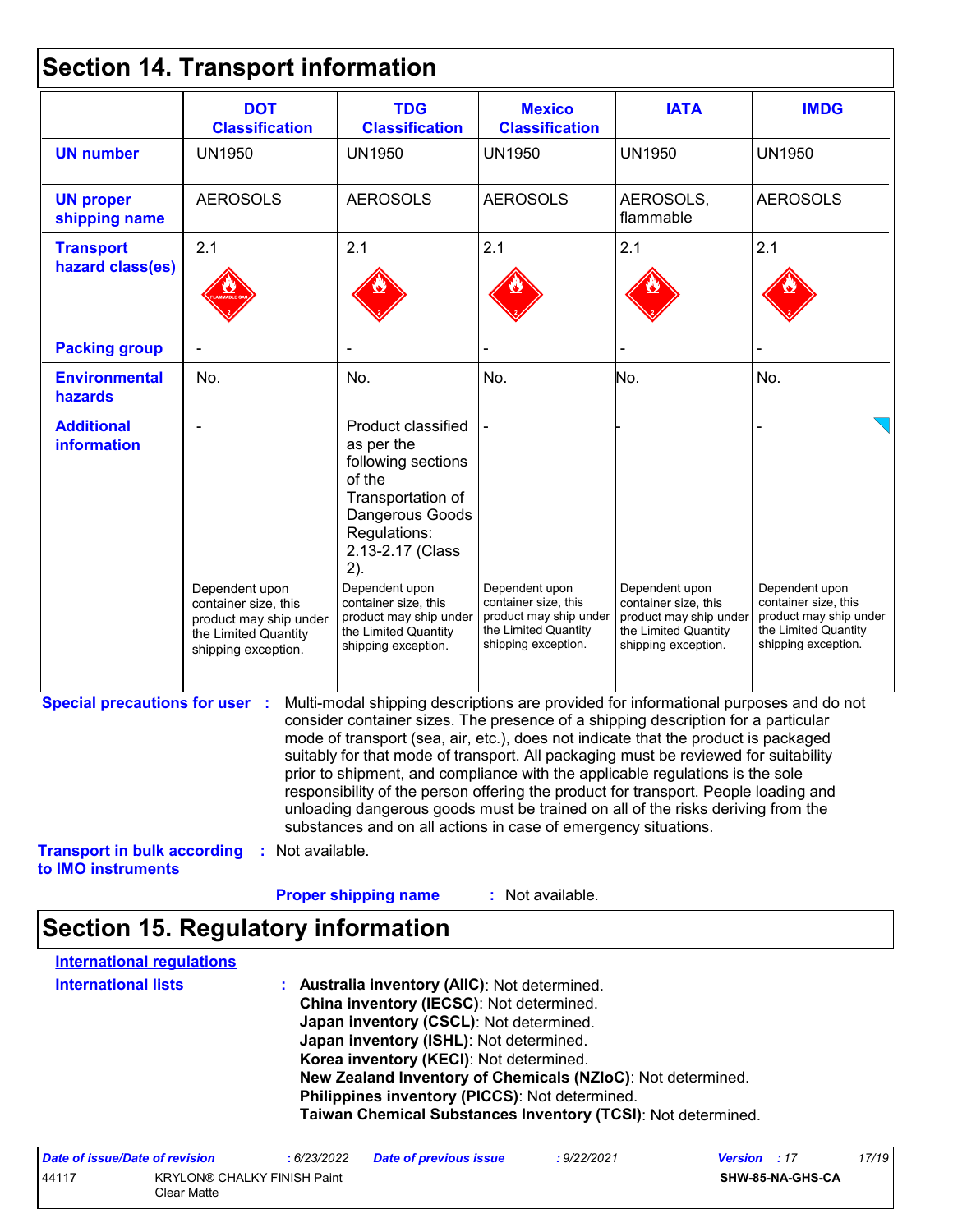### **Section 15. Regulatory information**

**Thailand inventory**: Not determined. **Turkey inventory**: Not determined. **Vietnam inventory**: Not determined.

## **Section 16. Other information**

### **Hazardous Material Information System (U.S.A.)**



**The customer is responsible for determining the PPE code for this material. For more information on HMIS® Personal Protective Equipment (PPE) codes, consult the HMIS® Implementation Manual.**

**Caution: HMIS® ratings are based on a 0-4 rating scale, with 0 representing minimal hazards or risks, and 4 representing significant hazards or risks. Although HMIS® ratings and the associated label are not required on SDSs or products leaving a facility under 29 CFR 1910.1200, the preparer may choose to provide them. HMIS® ratings are to be used with a fully implemented HMIS® program. HMIS® is a registered trademark and service mark of the American Coatings Association, Inc.**

**Procedure used to derive the classification**

| <b>Classification</b>                                                                                    | <b>Justification</b>                     |
|----------------------------------------------------------------------------------------------------------|------------------------------------------|
| FLAMMABLE AEROSOLS - Category 1                                                                          | On basis of test data                    |
| <b>GASES UNDER PRESSURE - Compressed gas</b>                                                             | <b>Calculation method</b>                |
| SKIN CORROSION/IRRITATION - Category 2                                                                   | Calculation method                       |
| SERIOUS EYE DAMAGE/ EYE IRRITATION - Category 2A                                                         | Calculation method                       |
| <b>TOXIC TO REPRODUCTION - Category 2</b>                                                                | Calculation method                       |
| SPECIFIC TARGET ORGAN TOXICITY (SINGLE EXPOSURE) (Respiratory tract<br>irritation) - Category 3          | Calculation method                       |
| SPECIFIC TARGET ORGAN TOXICITY (SINGLE EXPOSURE) (Narcotic effects) -<br>Category 3                      | Calculation method                       |
| SPECIFIC TARGET ORGAN TOXICITY (REPEATED EXPOSURE) - Category 1<br><b>ASPIRATION HAZARD - Category 1</b> | Calculation method<br>Calculation method |

### **History**

| Date of printing                  | : 6/23/2022                                                                                                                                                                                                                                                                                                                                                                                                                                                                                                                                                                                                           |
|-----------------------------------|-----------------------------------------------------------------------------------------------------------------------------------------------------------------------------------------------------------------------------------------------------------------------------------------------------------------------------------------------------------------------------------------------------------------------------------------------------------------------------------------------------------------------------------------------------------------------------------------------------------------------|
| Date of issue/Date of<br>revision | : 6/23/2022                                                                                                                                                                                                                                                                                                                                                                                                                                                                                                                                                                                                           |
| Date of previous issue            | : 9/22/2021                                                                                                                                                                                                                                                                                                                                                                                                                                                                                                                                                                                                           |
| <b>Version</b>                    | : 17                                                                                                                                                                                                                                                                                                                                                                                                                                                                                                                                                                                                                  |
| <b>Key to abbreviations</b>       | $\therefore$ ATE = Acute Toxicity Estimate<br>BCF = Bioconcentration Factor<br>GHS = Globally Harmonized System of Classification and Labelling of Chemicals<br>IATA = International Air Transport Association<br>IBC = Intermediate Bulk Container<br><b>IMDG = International Maritime Dangerous Goods</b><br>LogPow = logarithm of the octanol/water partition coefficient<br>MARPOL = International Convention for the Prevention of Pollution From Ships, 1973<br>as modified by the Protocol of 1978. ("Marpol" = marine pollution)<br>$N/A = Not available$<br>SGG = Segregation Group<br>$UN = United Nations$ |

**Indicates information that has changed from previously issued version.**

#### **Notice to reader**

| Date of issue/Date of revision |                                                   | : 6/23/2022 | <b>Date of previous issue</b> | : 9/22/2021 | <b>Version</b> : 17 | 18/19 |
|--------------------------------|---------------------------------------------------|-------------|-------------------------------|-------------|---------------------|-------|
| 44117                          | <b>KRYLON® CHALKY FINISH Paint</b><br>Clear Matte |             |                               |             | SHW-85-NA-GHS-CA    |       |